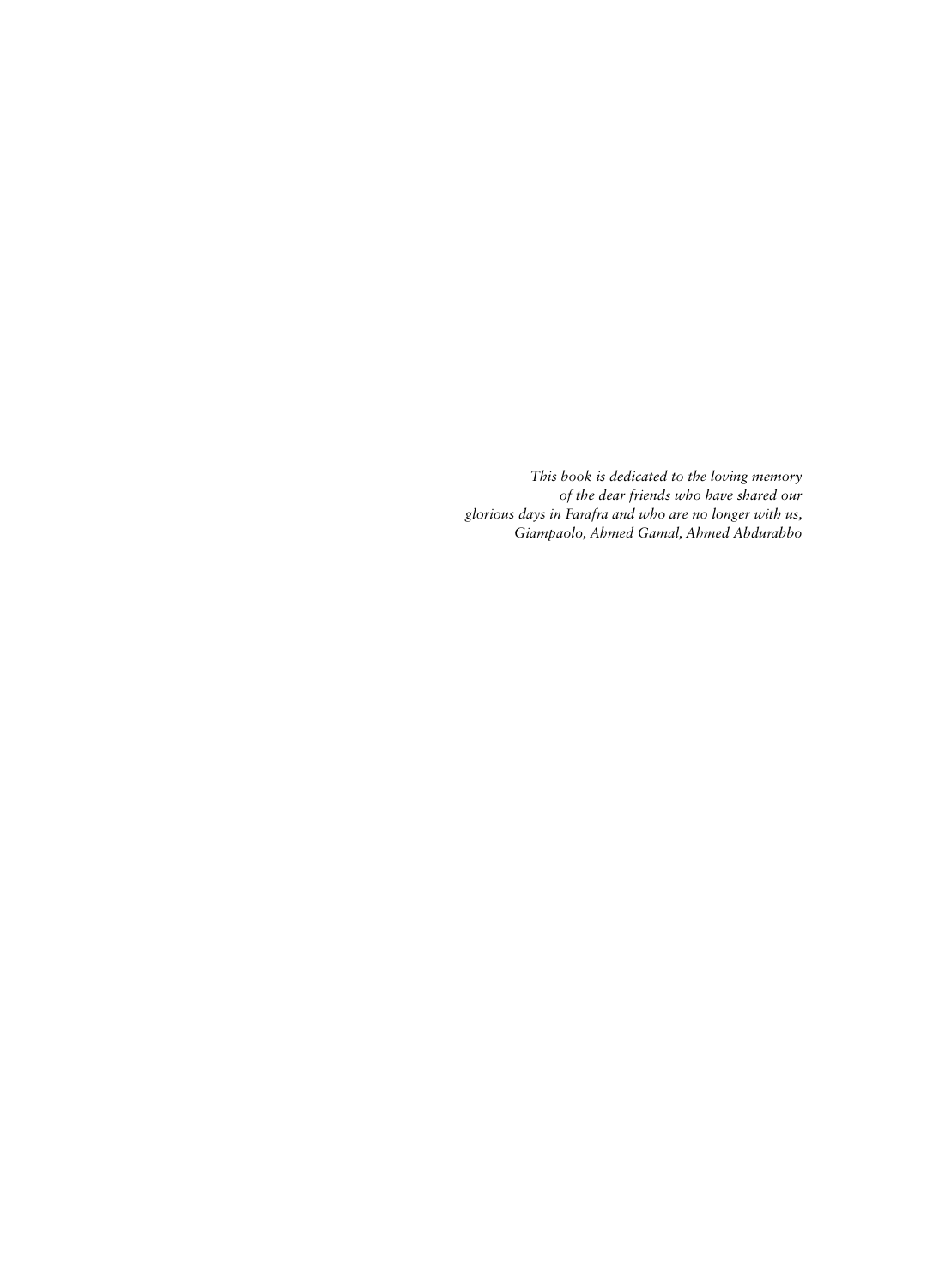SAPIENZA UNIVERSITY OF ROME DIPARTIMENTO DI SCIENZE DELL'ANTICHITÀ

MINISTRY OF ANTIQUITIES – EGYPT

# **FROM LAKE TO SAND**

# **THE ARCHAEOLOGY OF FARAFRA OASIS WESTERN DESERT, EGYPT**

edited by

Barbara E. Barich, Giulio Lucarini MOHAMED A. HAMDAN and FEKRI A. HASSAN

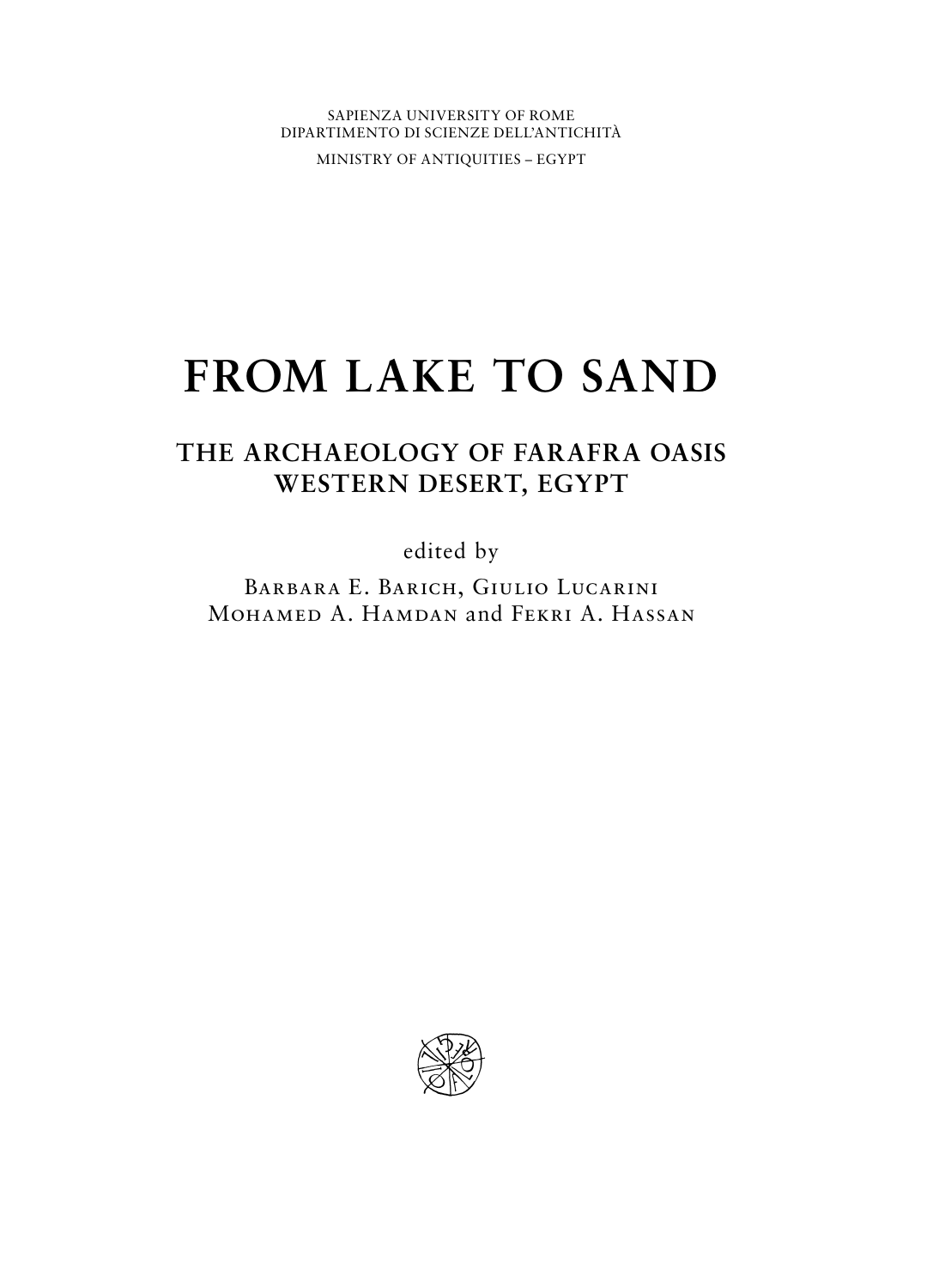**Front-Cover**  Panoramic view of El-Bahr basin. Photo for the courtesy of Carlos de la Fuente

**English translations**  Erika Louisa Milburn Sarah Court

*Volume published with funds from the Ministry of Universities and Research (Italian National PRIN Programme) and the Dipartimento di Scienze dell'Antichità, Sezione di Preistoria e Protostoria, Sapienza University of Rome.*

ISBN 978-88-7814-520-7 © 2014 All'Insegna del Giglio s.a.s.

Edizioni All'Insegna del Giglio s.a.s via del Termine, 36; 50019 Sesto Fiorentino (FI) *tel.* +39 055 8450 216; *fax* +39 055 8453 188 *e-mail* redazione@edigiglio.it; ordini@edigiglio.it *sito web* www.insegnadelgiglio.it

Stampato a Firenze nel dicembre 2014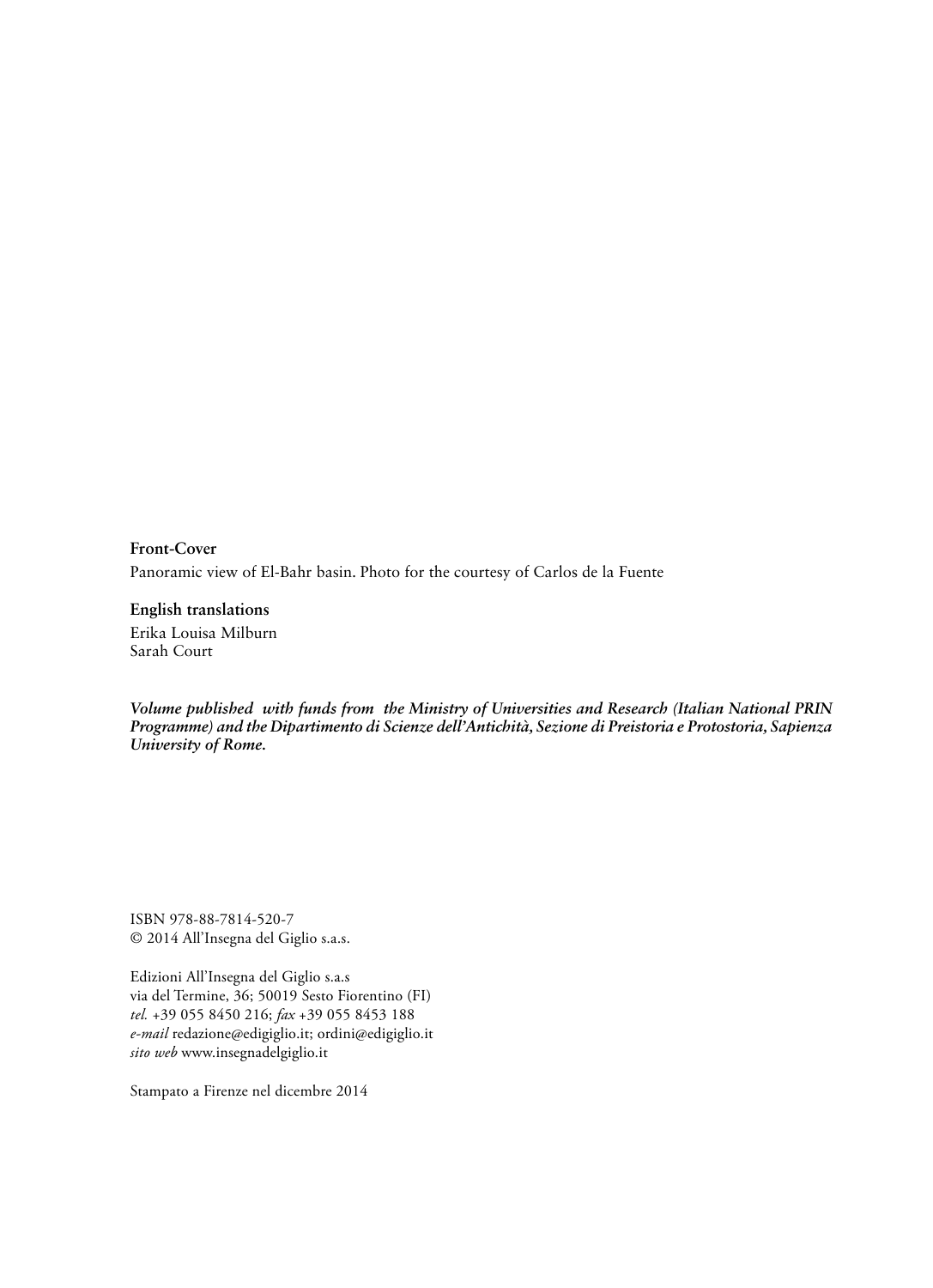# Table of Contents

#### INTRODUCTION

| Barbara E. Barich |  |
|-------------------|--|
|                   |  |
|                   |  |
|                   |  |
|                   |  |

#### I – ARCHAEOLOGICAL AND HISTORICAL FRAMEWORK

| 2. | Philip Van Peer                                                                                                                                                                           |
|----|-------------------------------------------------------------------------------------------------------------------------------------------------------------------------------------------|
|    |                                                                                                                                                                                           |
|    |                                                                                                                                                                                           |
|    |                                                                                                                                                                                           |
| 3. | Early to mid Holocene archaeology of the Egyptian Western Desert 39<br>Barbara E. Barich                                                                                                  |
|    | 2. Early Holocene archaeology at Farafra: the sites of Ain e-Raml and Abu Kasseb. 41                                                                                                      |
|    |                                                                                                                                                                                           |
| 4. | An oasis through time: integrating historical and archaeological sources on Farafra Oasis since                                                                                           |
|    | Pharaonic period to the present $\ldots$ $\ldots$ $\ldots$ $\ldots$ $\ldots$ $\ldots$ $\ldots$ $\ldots$ $\ldots$ $\ldots$ $\ldots$ $\ldots$ $\ldots$<br>Mario Cappozzo, Augusto Palombini |
|    |                                                                                                                                                                                           |
|    |                                                                                                                                                                                           |
|    | II - BEDROCK GEOLOGY AND GEOMORPHOLOGY                                                                                                                                                    |
| 5. | Desert and oasis: geomorphology and geomorphic evolution. 63<br>Fekri A. Hassan, Mohamed A. Hamdan, Abdelmoneim A. Mahmoud                                                                |
|    |                                                                                                                                                                                           |
|    |                                                                                                                                                                                           |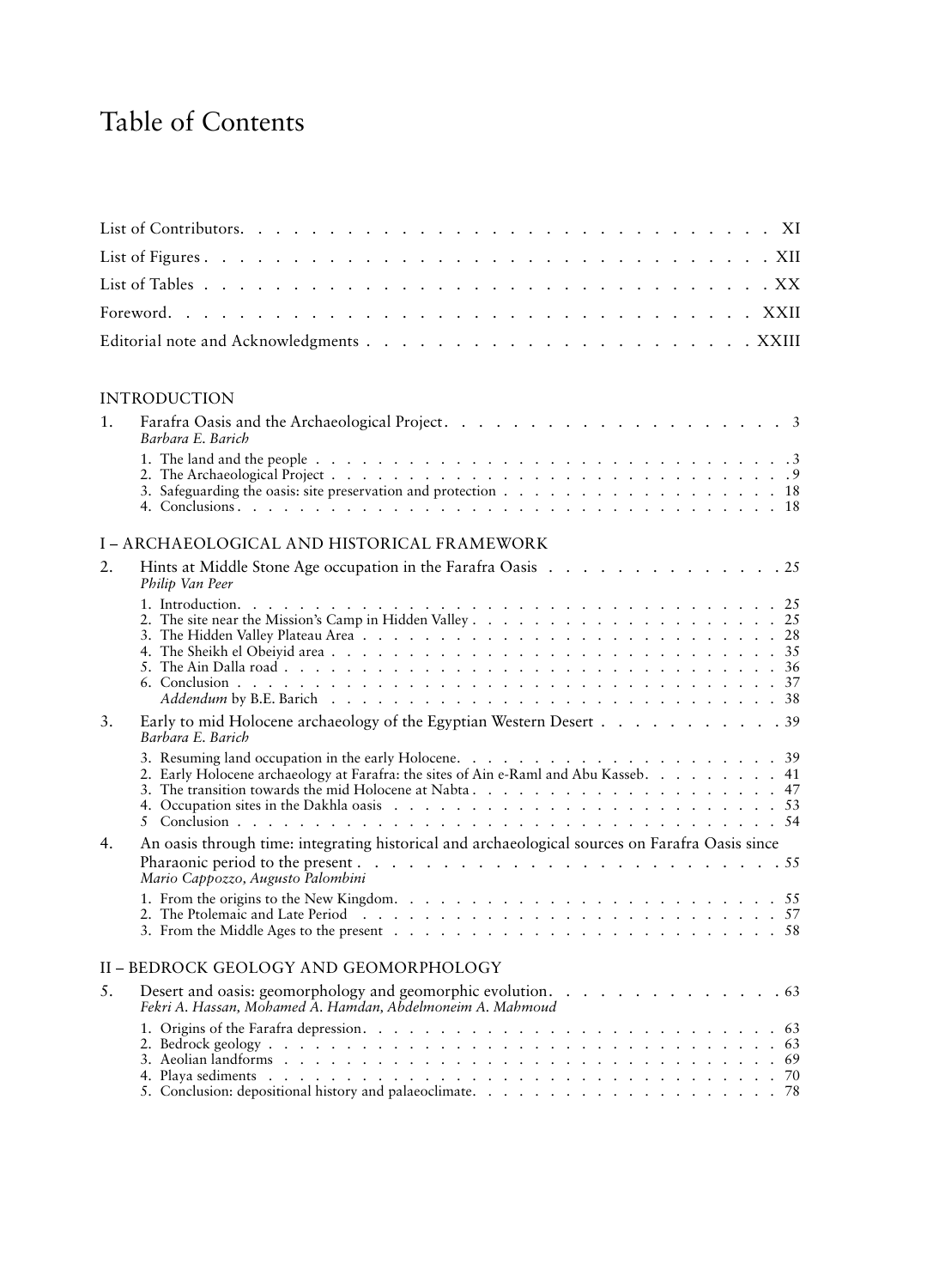#### III – THE WADI EL OBEIYID PLAYA: EL-BAHR

| 6.  | Sedimentological characteristics and geomorphic evolution of the Holocene playa<br>Mohamed A. Hamdan                                                         |
|-----|--------------------------------------------------------------------------------------------------------------------------------------------------------------|
|     | 3. Early and middle Holocene palaeoenvironmental and palaeoclimatic implications 90<br>4. Late Holocene geomorphic evolution of Wadi el Obeiyid playa 91     |
| 7.  | The El-Bahr/Wadi el Obeiyid playa: its general setting and the main archaeological features. 101<br>Barbara E. Barich                                        |
|     | 4. Excavation at the BH-90-5C sheltered site: the late occupation phase 123<br>6. El-Bahr/El Obeiyid playa: climatic phases, chronology and comparisons. 126 |
| 8.  | Barbara E. Barich                                                                                                                                            |
|     |                                                                                                                                                              |
| 9.  | Fieldwork in recent decades in the El-Bahr basin: hearths and human occupation 141<br>Marina Gallinaro                                                       |
|     |                                                                                                                                                              |
|     | IV - HIDDEN VALLEY IN THE WADI EL OBEIYID                                                                                                                    |
| 10. | Geology of the Holocene playa sediments of Hidden Valley, Wadi el Obeiyid, Farafra 151<br>Mohamed A. Hamdan                                                  |
|     | 7. Geological evolution of the Hidden Valley playa164                                                                                                        |
|     | 11/1. Hidden Valley: a 7000 year-old village in Wadi el Obeiyid. 167<br>Barbara E.Barich                                                                     |
|     | 3. The Hidden Valley village: phases of occupation and contextual analysis 203                                                                               |
|     | 11/2. The excavated artefacts from Hidden Valley village: 1990-2001<br>209<br>Barbara E. Barich                                                              |
|     | 8. Technological features: an overview from the examined sectors 243                                                                                         |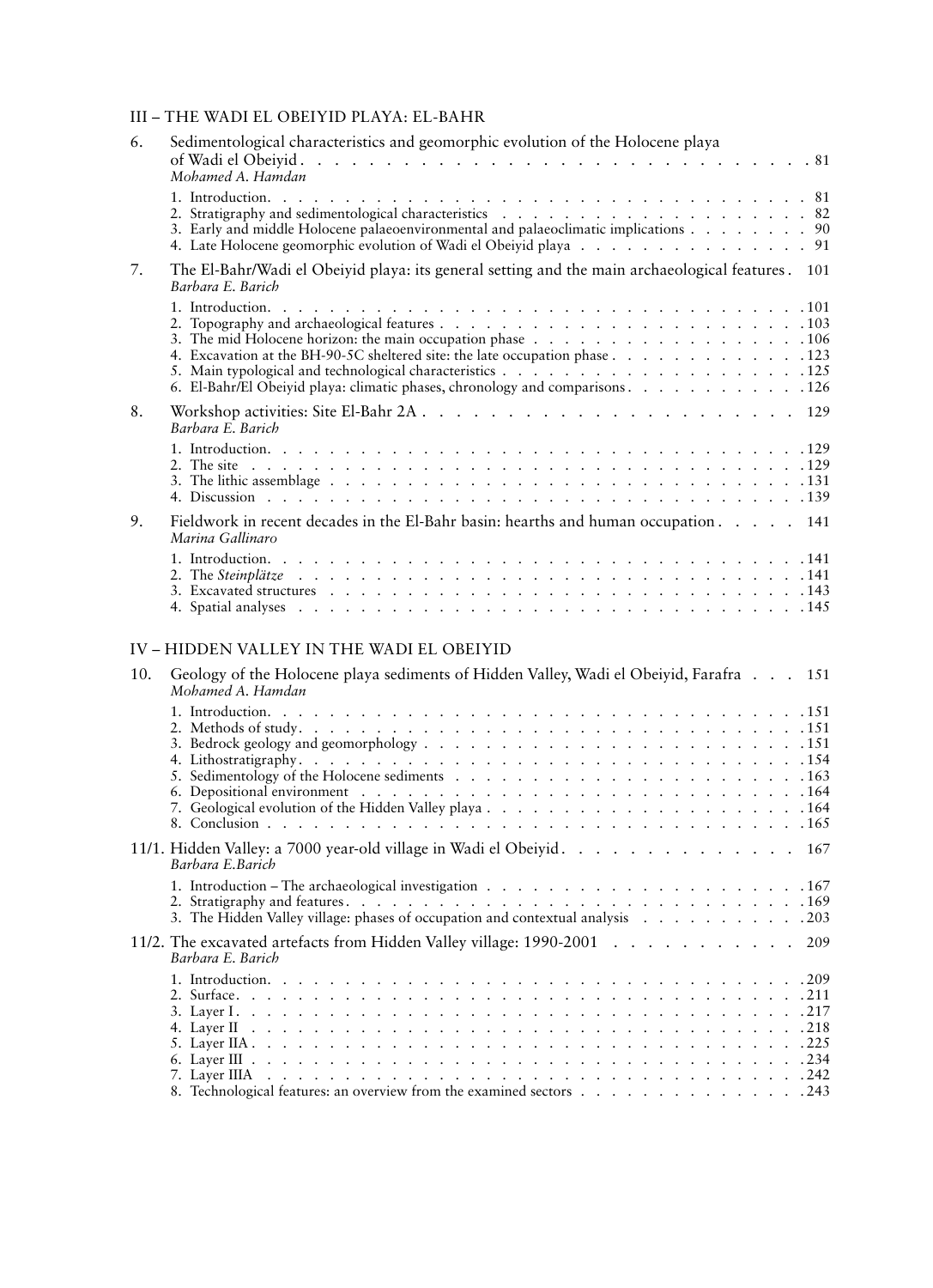|     | 11/3. The excavated artefacts from sectors B/4, D/2, E/1 at Hidden Valley<br>Giulio Lucarini                    | 251 |
|-----|-----------------------------------------------------------------------------------------------------------------|-----|
|     |                                                                                                                 |     |
|     | 11/4. The bifacial products from Hidden Valley and neighbouring areas in Wadi el Obeiyid 265<br>Giulio Lucarini |     |
|     |                                                                                                                 |     |
|     | 11/5. Large stone tools from the Hidden Valley village and basin 285<br>Giulio Lucarini                         |     |
|     |                                                                                                                 |     |
|     | 11/6. Ostrich eggshell products from Hidden Valley village, Farafra Oasis -<br>Emanuela Cristiani               | 301 |
|     |                                                                                                                 |     |
|     | Marina Gallinaro                                                                                                |     |
|     |                                                                                                                 |     |
|     | 11/8. Technological and functional approach to the bone artefacts from Hidden Valley village,                   |     |
|     | Giacoma Petrullo                                                                                                | 315 |
|     |                                                                                                                 |     |
|     | 11/9. The Hidden Valley technological complex - An overview 321<br>Barbara E. Barich, Giulio Lucarini           |     |
|     | 5. Discussion: main points of comparison outside the Farafra depression 327                                     |     |
|     | V - FOOD RESOURCES AT HIDDEN VALLEY                                                                             |     |
| 12. | Plant food resources at Hidden Valley, Farafra Oasis. 333<br>Ahmed G. Fahmy                                     |     |
|     |                                                                                                                 |     |
|     |                                                                                                                 |     |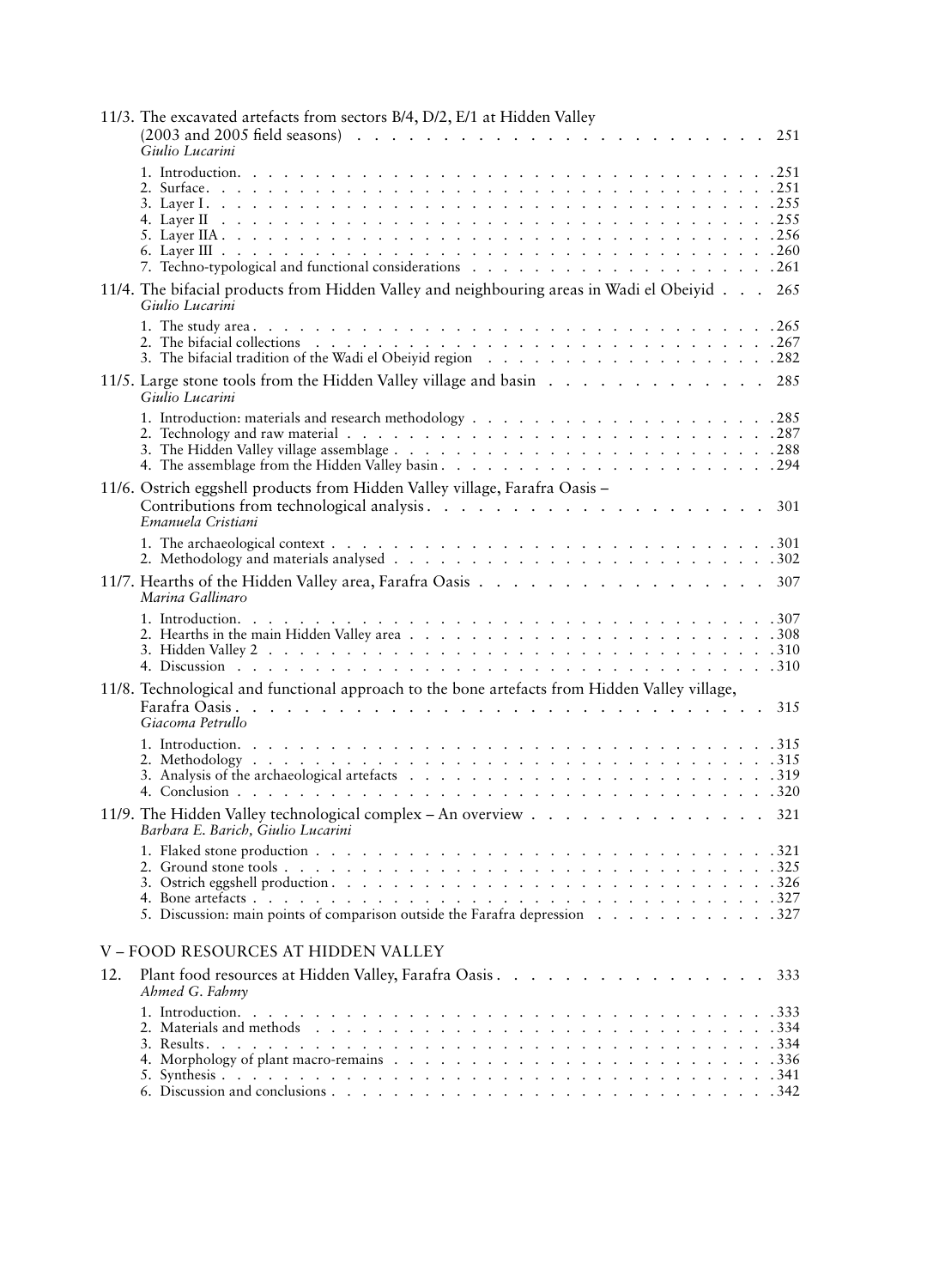| Exploitation and management of wild grasses at Hidden Valley, Farafra Oasis 345<br>13.<br>Giulio Lucarini                                                                                                                                                                                   |     |
|---------------------------------------------------------------------------------------------------------------------------------------------------------------------------------------------------------------------------------------------------------------------------------------------|-----|
| 2. Quantitative correlations between plant macro-remains and archaeological contexts 346<br>3. Techniques for harvesting wild and domesticated Sorghum: an experimental programme 350<br>4. Study of harvesting techniques at Hidden Valley through experimental archaeology and functional |     |
| 6. Discussion: stone tools associated with harvesting activities in Hidden Valley 365<br>7. The use of sickles and other plant working tools in the Egyptian Western Desert and the Nile Valley . 366                                                                                       |     |
| Animal remains from the Hidden Valley Neolithic site, Farafra Oasis 369<br>14.<br><b>Achiel Gautier</b>                                                                                                                                                                                     |     |
|                                                                                                                                                                                                                                                                                             |     |
| VI - THE WADI EL OBEIYID CAVE 1 (FARAFRA CAVE)                                                                                                                                                                                                                                              |     |
| The Wadi el Obeiyid Cave 1 - Geological features. 377<br>15.<br>Mohamed A. Hamdan, Fekri A. Hassan, Abdelmoneim A. Mahmoud                                                                                                                                                                  |     |
| 4. Cave 1 speleothems dating and their palaeoclimatic implications 383                                                                                                                                                                                                                      |     |
| The Wadi el Obeiyid Cave 1: the rock art archive 385<br>16.<br>Barbara E. Barich                                                                                                                                                                                                            |     |
|                                                                                                                                                                                                                                                                                             |     |
| Appendix I. The Boats Arch: a new rock art site in Wadi el Obeiyid. 406<br>Giulio Lucarini, Emanuele Mariotti                                                                                                                                                                               |     |
| Appendix II. Vertebrate remains from Wadi el Obeiyid Cave 1, Farafra Oasis<br>Kazimierz Kowalski †, Zbigniew M. Bocheński, Barbara Rzebik-Kowalska, Zbigniew Szyndlar                                                                                                                       | 411 |
|                                                                                                                                                                                                                                                                                             |     |
| Appendix III. Pollen analysis on samples from Wadi el Obeiyid Cave 1 415<br>Erhard Schulz                                                                                                                                                                                                   |     |
| VII - ARCHAEOMETRY AND ANTHRACOLOGY                                                                                                                                                                                                                                                         |     |
| Radiocarbon datings from Farafra Oasis – Analysis and calibration<br>17.<br>Giorgio Belluomini, Luigia Manfra                                                                                                                                                                               | 419 |
| Source of the prehistoric lithic artefacts and grindstones of Wadi el Obeiyid:<br>18.                                                                                                                                                                                                       | 427 |

1. Introduction . . . . . . . . . . . . . . . . . . . . . . . . . . . . . . . . . . 427 2. Methodology . . . . . . . . . . . . . . . . . . . . . . . . . . . . . . . . . 428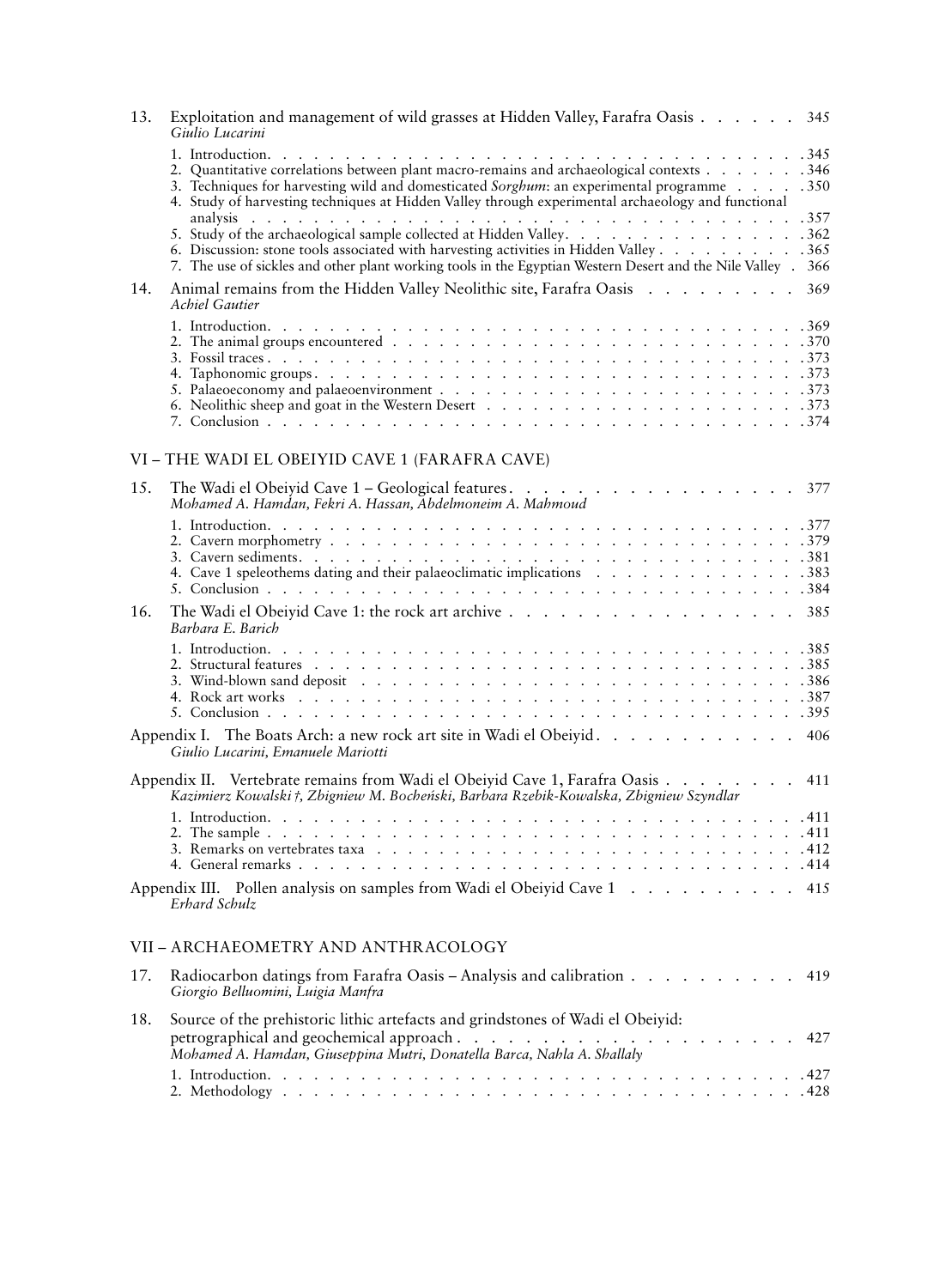|     | 5. Chemical composition of the geological and archaeological materials 435                                |
|-----|-----------------------------------------------------------------------------------------------------------|
| 19. | Archaeological and archaeometric data on the Farafra pottery 445<br>Italo M. Muntoni, Maria Carmela Gatto |
|     | 3. The Hidden Valley sample: geological description and sedimentary clay deposits 445                     |
| 20. | The Hidden Valley, Farafra Oasis: an anthracological study 459<br>Michela Cottini, Lanfredo Castelletti   |
|     |                                                                                                           |

#### **CONCLUSION**

| 21. Social dynamics in northern Farafra from the middle to late Holocene:              |  |
|----------------------------------------------------------------------------------------|--|
| Barbara E. Barich, Giulio Lucarini                                                     |  |
|                                                                                        |  |
|                                                                                        |  |
| 3. Movements and exchanges – Farafra in the context of the Western Desert of Egypt 481 |  |
|                                                                                        |  |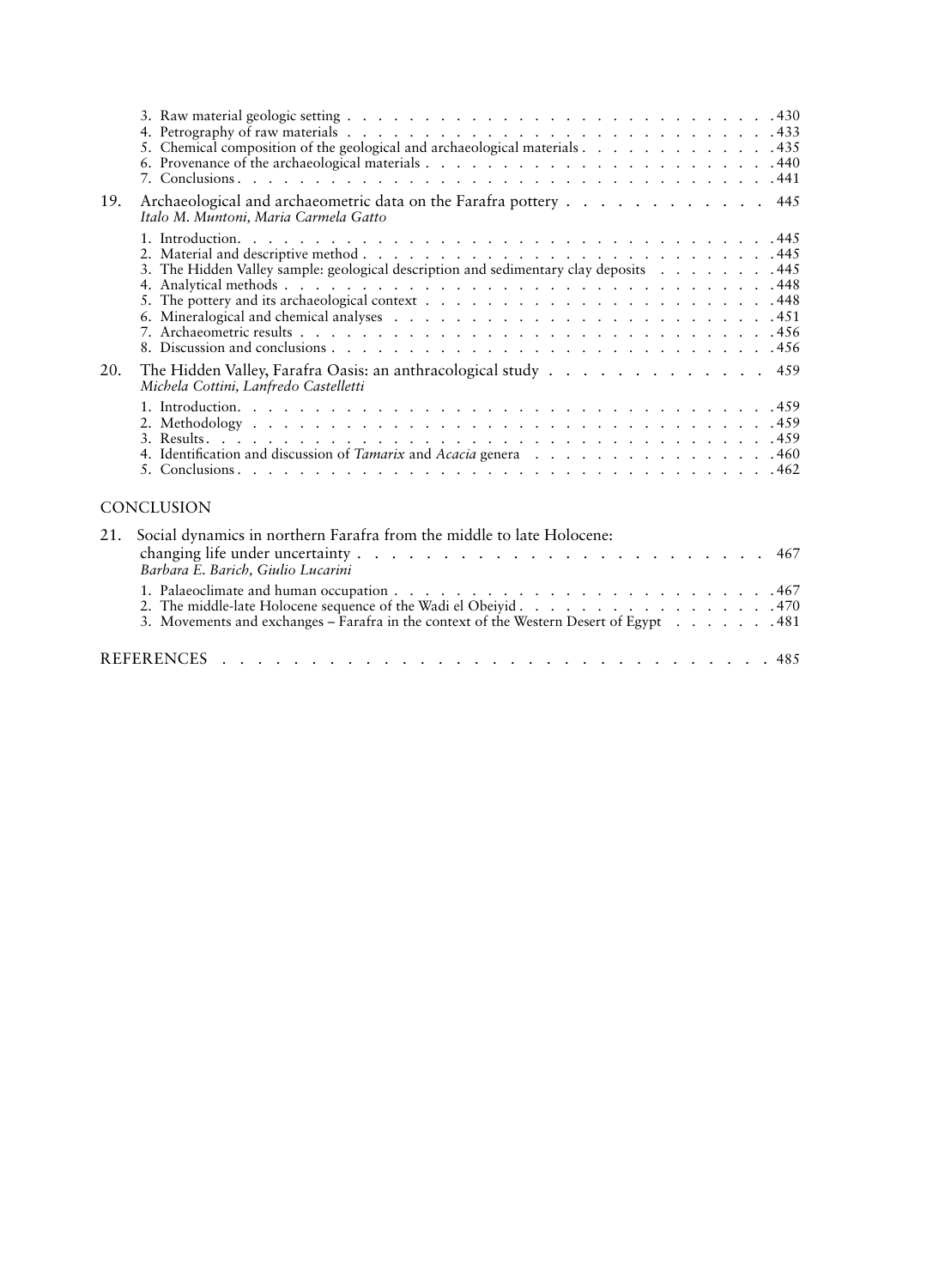# List of Contributors

Donatella Barca Dipartimento di Biologia, Ecologia e Scienze della Terra, University of Calabria. E-mail: d.barca@unical.it

Barbara E. Barich Dipartimento di Scienze dell' Antichità, Sapienza University of Rome, and ISMEO. E-mail: barbara.barich@mclinknet.it

Giorgio Belluomini Istituto per le tecnologie applicate ai beni culturali, National Council of Research. E-mail: giorgio.belluomini@itabc.cnr.it

ZBIGNIEW M. BOCHEŃSKI Institute of Systematics and Evolution of Animals, Polish Academy of Sciences. E-mail: bochenski@isez.pan.krakow.pl

Mario Cappozzo Reparto Antichità Egizie e del Vicino Oriente, Musei Vaticani. E-mail: ao2.musei@scv.va

Lanfredo Castelletti Laboratorio di Archeobiologia dei Musei Civici di Como, and Dipartimento di Storia, Archeologia e Storia dell'Arte, UCSC International of Milan. E-mail: lanfredo.castelletti@gmail.com

MICHELA COTTINI Laboratorio di Archeobiologia dei Musei Civici di Como, and ARCO – Cooperativa di Ricerche Archeobiologiche, Como.

E-mail: archeobotanica@alice.it

Emanuela Cristiani McDonald Institute for Archaeological Research, University of Cambridge. E-mail: ec484@cam.ac.uk

Ahmed G. Fahmy Department of Botany, Helwan University, Cairo.

Marina Gallinaro Dipartimento di Storia, Scienze dell'Uomo e della Formazione, University of Sassari. E-mail: mgallinaro@uniss.it

Maria Carmela Gatto School of Archaeology and Ancient History, University of Leicester. E-mail: mcg25@le.ac.uk

**ACHIEL GAUTIER** Department of Geology and Soil Science, Research Unit Palaeontology, Universiteit Gent. E-mail: achiel.gautier@ugent.be

MOHAMED A. HAMDAN Department of Geology, Cairo University. E-mail: hamdanmohamed@hotmail.com

Fekri A. Hassan Institute of Archaeology, University College London, and Université Française d'Egypte. E-mail: f.hassan@ucl.ac.uk fekrihassan43@gmail.com

Kazimierz Kowalski † Institute of Systematics and Evolution of Animals, Polish Academy of Sciences. Giulio Lucarini McDonald Institute for Archaeological Research, University of Cambridge, and ISMEO. E-mail: gl374@cam.ac.uk Abdelmoneim A. Mahmoud Department of Biology and Geology, Ain Shams University, Cairo. E-mail: a\_moneimm@hotmail.com Luigia Manfra Dipartimento di Scienze della Terra, Sapienza University of Rome. E-mail: luigia.manfra@uniroma1.it malui47@hotmail.it EMANUELE MARIOTTI University of Siena, currently independent researcher. E-mail: emanuelemariotti75@gmail.com Italo Maria Muntoni Centro Operativo per l'Archeologia della Daunia, Soprintendenza per i Beni Archeologici della Puglia. E-mail: italomaria.muntoni@beniculturali.it Giuseppina Mutri McDonald Institute for Archaeological Research, University of Cambridge. E-mail: gm461@cam.ac.uk Augusto Palombini Virtual Heritage Lab, Istituto per le tecnologie applicate ai beni culturali, National Council of Research. E-mail: augusto.palombini@itabc.cnr.it Giacoma Petrullo Scuola Dottorale di Archeologia, Sapienza University of Rome. UMR 7055 - Préhistoire et Technologie, Université Paris Ouest Nanterre la Défense. E-mail: minapetrullo@libero.it Barbara Rzebik-Kowalska Institute of Systematics and Evolution of Animals, Polish Academy of Sciences. E-mail: rzebik@isez.pan.krakow.pl Nahla A. Shallaly Department of Geology, Cairo University. E-mail: shallalynahla@yahoo.de Erhard Schulz Institute of Geography, Würzburg University. E-mail: erhard.schulz@uni-wuerzburg.de Zbigniew Szyndlar Institute of Systematics and Evolution of Animals, Polish Academy of Sciences. E-mail: szyndlar@isez.pan.krakow.pl

Philip Van Peer Department of Archaeology, Katholieke Universiteit Leuven. E-mail: philip.vanpeer@ees.kuleuven.be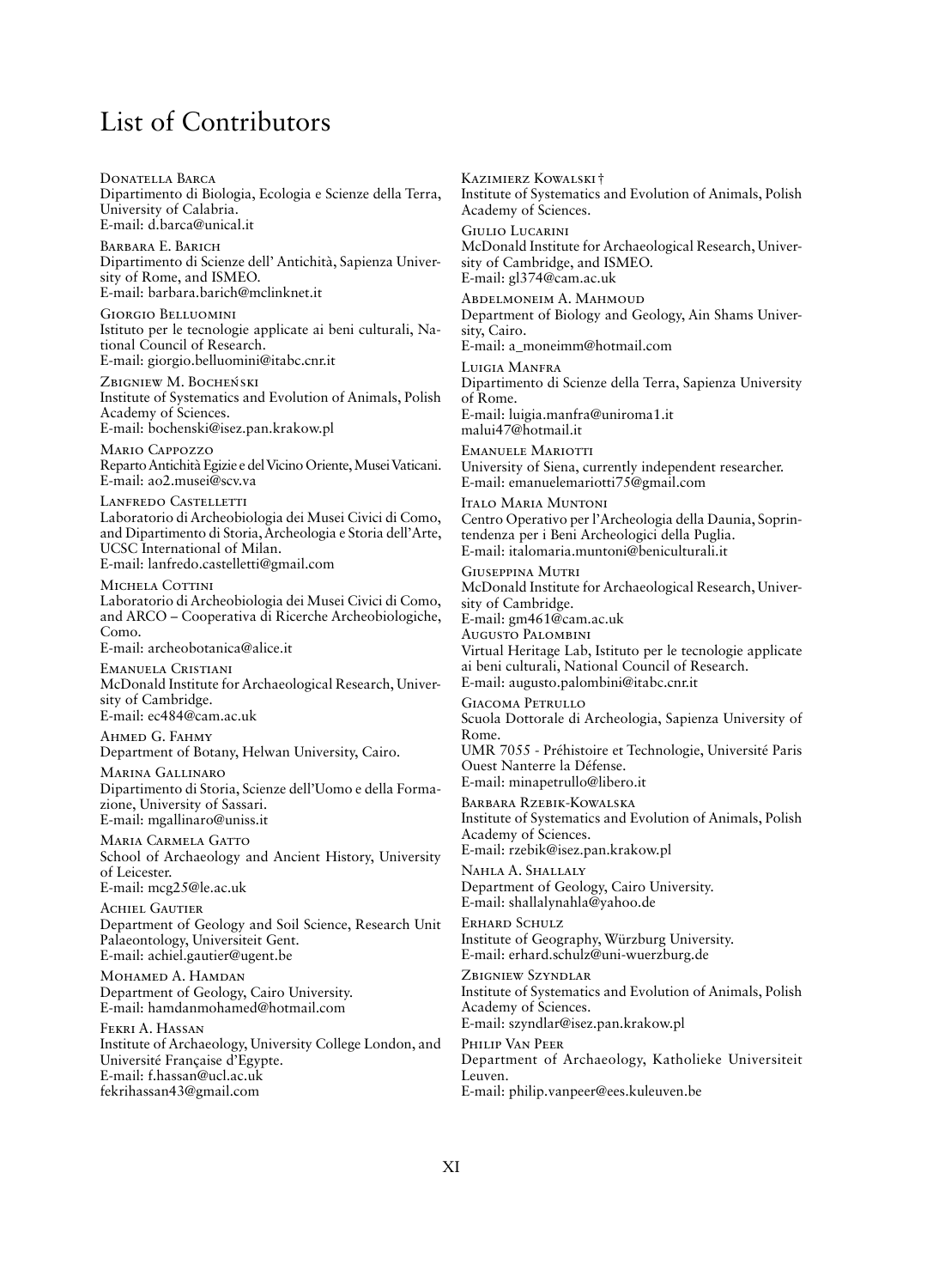# List of Figures

- Fig. 1.1. Western Desert, Egypt*.* Landsat image of the Farafra depression, p. 4.
- Fig. 1.2. Western Desert, Egypt. The landscape at Abu Minqar in the southwestern region of the Farafra depression, p. 5.
- Fig. 1.3. Farafra Oasis, Western Desert. The Northern Plateau seen from Wadi el Obeiyid, p. 5.
- Fig. 1.4. Western Desert, Egypt. *a*-*b*: chalk aeolian sculptures in the White Desert (photo courtesy of C. de la Fuente), p. 6.
- Fig. 1.5. Western Desert, Egypt. *a-b*: palm trees at Ain el Wadi, p. 7.
- Fig. 1.6. Farafra Oasis, Western Desert. Ruins of the Qasr Farafra Medieval fortress, p. 7.
- Fig. 1.7. Farafra Oasis, Western Desert. The old mosque of Qasr Farafra, p. 8.
- Fig. 1.8. Farafra Oasis, Western Desert. Modern pottery manufactured in traditional style, p. 8.
- Fig. 1.9. Farafra Oasis, Western Desert. *a-b*: Saharan style architectures in the oasis, p. 9.
- Fig. 1.10. Farafra Oasis, Western Desert. The art of spinning, p. 10.
- Fig. 1.11. Farafra Oasis, Western Desert. *a*: landscape with *yardangs* at Ain e-Raml; *b*: flat basin at Ain Kifrein, p. 11.
- Fig. 1.12. Farafra Oasis, Western Desert. The course of Wadi el Obeiyid, north Farafra, p. 12.
- Fig. 1.13. Farafra Oasis, Western Desert. Wadi el Obeiyid Cave 1 (Farafra Cave) seen from the wadi bed, p. 12.
- Fig. 1.14. Farafra Oasis, Western Desert. 3D reconstruction of the Hidden Valley basin (by G. Fratini and F. Moriconi), p. 13.
- Fig. 1.15. Farafra Oasis, Western Desert. Sheikh el Obeiyid: the finger, p. 14.
- Fig. 1.16. Farafra Oasis, Western Desert. A slab-stone structure in the Sheikh el Obeiyid settlement, p. 15.
- Fig. 1.17. Farafra Oasis, Western Desert. The entrance of Wadi el Obeiyid Cave 2 (photo courtesy of C. de la Fuente), p. 16.
- Fig. 1.18. Farafra Oasis, Western Desert. *a-b*: the entrance and the inner chamber of Sheikh el Obeiyid Cave, p. 17.
- Fig. 1.19. Farafra Oasis, Western Desert. *a-b*: view of the internal arrangement in the Visitor Centre with Abdurabbo Abdel Nour in the foreground, p. 19.
- Fig. 2.1. Farafra, Wadi el Obeiyid. *a*: map of the Wadi el Obeiyid region with the 1999 (in rectangle) and 2003 survey areas; *b*: enlargement of the 1999 survey area with the GPS-recorded locations (topographical features not to scale), p. 26.
- Fig. 2.2. Farafra, Wadi el Obeiyid. Hidden Valley, Camp Site. *(Scale 2:3)*, p. 27.
- Fig. 2.3. Farafra, Wadi el Obeiyid. Hidden Valley Plateau, Location 18/11/3. *(Scale 2:3)*, p. 28.
- Fig. 2.4. Farafra, Wadi el Obeiyid. Hidden Valley Plateau, Location 18/11/3. *(Scale 1:2)*. Morphological Levallois endproduct produced during reduction of core in fig.2.3, *1*, p. 29.
- Fig. 2.5. Farafra, Wadi el Obeiyid. Hidden Valley Plateau, Site HV-PL I Surface. *(Scale 2:3)*, p. 29.
- Fig. 2.6. Farafra, Wadi el Obeiyid. Hidden Valley Plateau, Site HV-PL I Surface. *(Scale 1:2)*, p. 30.
- Fig. 2.7. Farafra, Wadi el Obeiyid. Hidden Valley Plateau, Site HV-PL I Surface and Location 18/11/2 (no 7). *(Scale 2:3)*, p. 31.
- Fig. 2.8. Farafra, Wadi el Obeiyid. Hidden Valley Plateau, Site HV-PL I. *(Scale 1:2)*. Bifacial axe of Nazlet Khater type, p. 32.
- Fig. 2.9. Farafra, Wadi el Obeiyid. Hidden Valley Plateau, Site HV-PL I. Northern profile of square 2S 9E. Black squares represent charcoal in the fireplace. Black polygones represent limestone fragments, open polygones are burned pebbles in the fireplace, p. 32.
- Fig. 2.10. Farafra, Wadi el Obeiyid. Sheikh el Obeiyid area, The Finger. *(Scale 2:3)*, p. 33.
- Fig. 2.11. Farafra, Wadi el Obeiyid. Sheikh el Obeiyid area, The Finger. *(Scale 2:3)*, p. 34.
- Fig. 2.12. Farafra, Wadi el Obeiyid. Sheikh el Obeiyid area, Bir el Obeiyid. *(Scale 1:2)*, p. 35.
- Fig. 2.13. Farafra, Wadi el Obeiyid. Ain Dalla road. *(Scale 2:3)*, p. 36.
- Fig. 2.14. Farafra, Wadi el Obeiyid. Ain Dalla road. *(Scale 2:3),* p. 37.
- Fig. 3.1. Map of the Egyptian Western Desert with location of Farafra Oasis, p. 40.
- Fig. 3.2. Nabta Playa, Western Desert. Pottery sherds from Bir Kiseiba, Site E-79-8 (from Connor 1984: fig.11.15, *c*), p. 41.
- Fig. 3.3. Farafra Oasis, Western Desert. Sites and playa formations around Qasr Farafra, p. 42.
- Fig. 3.4. Farafra Oasis, Western Desert. Field work at Ain e-Raml site, p. 42.
- Fig. 3.5. Farafra Oasis, Western Desert. Ain e-Raml, grid for systematic survey and excavation, p. 43.
- Fig. 3.6. Farafra Oasis, Western Desert. Ain e-Raml, Square HV21C, p. 44.
- Fig. 3.7. Farafra Oasis, Western Desert. Ain e-Raml, lithic industry. (*Scale 1:1*), p. 45.
- Fig. 3.8. Farafra Oasis, Western Desert. Abu Kasseb, collection area at site Abu Kasseb I, p. 46.
- Fig. 3.9. Farafra Oasis, Western Desert. Abu Kasseb, lithic industry. (*Scale 2:3*), p. 47.
- Fig. 3.10. Farafra Oasis, Western Desert. Abu Kasseb. (*Scale 2:3*). Bifacial sidescraper, p. 47.
- Fig. 3.11. Nabta Playa, Western Desert. Reconstruction of hut I/90 at site E-75-6 (from Wasylikowa *et al.* 1995: fig.9), p. 48.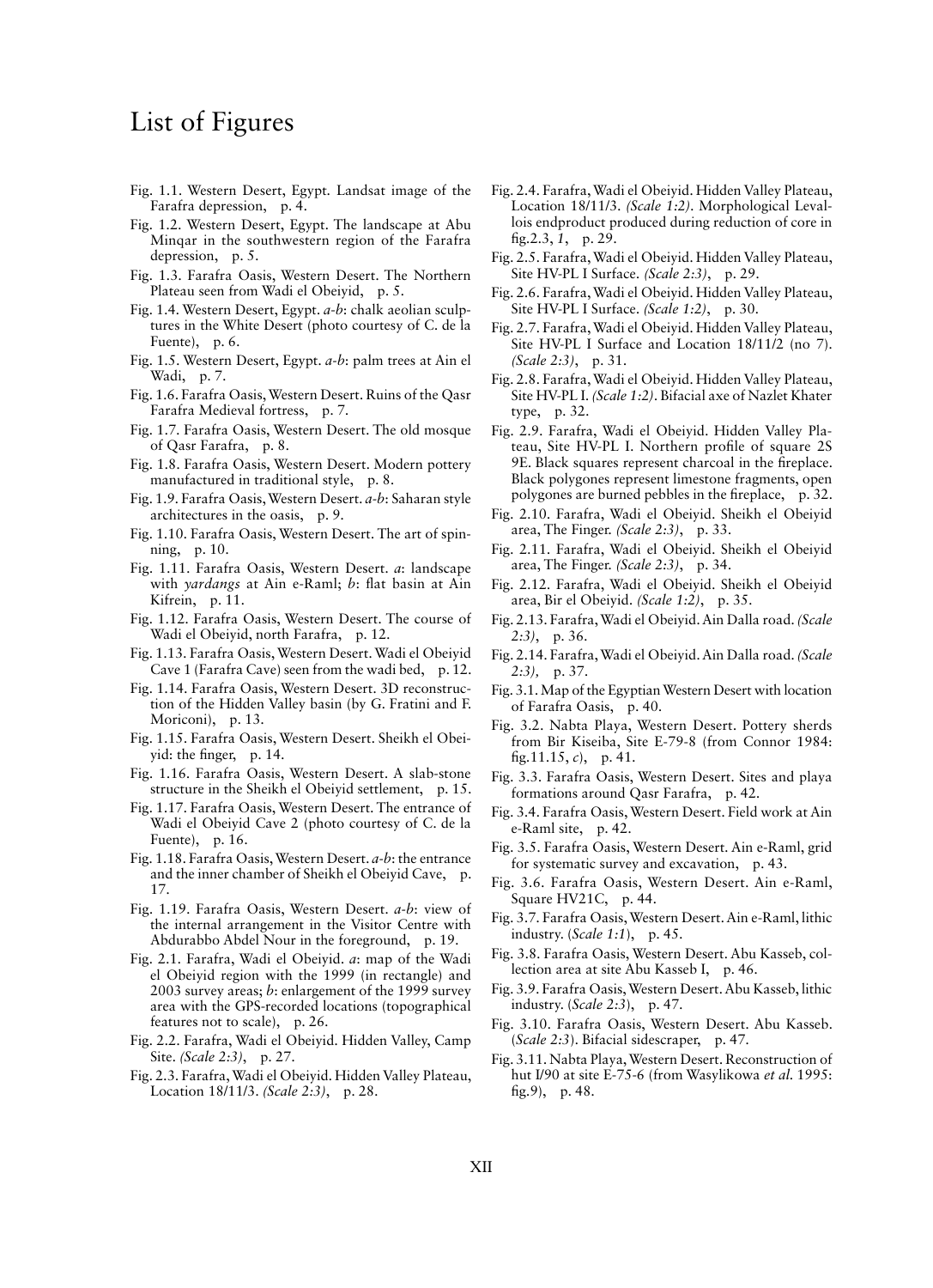- Fig. 3.12. Nabta Playa, Western Desert. Pottery from the Al Jerar layers at site E-91-1, area 8 (modified from Nelson, Associates 2002: fig.3.11), p. 50.
- Fig. 3.13. Dakhla Oasis, Western Desert. Locality 270 (redrawn from McDonald, Walker 1999: 8, fig.1), p. 51.
- Fig. 3.14. Dakhla Oasis, Western Desert. Bashendi phase A lithic tools (redrawn from McDonald 1991a: 46, fig.3), p. 52.
- Fig. 4.1. The god Thoth depicted at the end of the procession of the seven oases in the Temple of Horus at Edfu. Eastern, internal, wall of the enceinte (from Chassinat 1934), p. 57.
- Fig. 4.2. Farafra Oasis, Western Desert. *a*: a view of the modern town around El-Qasr; *b*: the oasis vegetation around El-Qasr, p. 59.
- Fig. 5.1. Farafra depression, Western Desert. Map showing regions mentioned in the text, p. 64.
- Fig. 5.2. Farafra depression, Western Desert. Composite stratigraphic column of bedrock geological lithostratigraphy (redrawn after Barich, Hassan 1984- 87: fig.3), p. 65.
- Fig. 5.3. Farafra depression, Western Desert. Block diagram showing the major geomorphic features of the region (redrawn after Barich, Hassan 1984-87: fig.6), p. 66.
- Fig. 5.4. Farafra depression, Western Desert. Bahr Playa on top of El-Quss Abu Said Plateau, p. 67.
- Fig. 5.5. Farafra Oasis, Western Desert. Remains of ancient terraced cultivations at Ain e-Raml, p. 70.
- Fig. 5.6. Farafra Oasis, Western Desert. *a-b*: residual hills of the old playa deposits dating to the terminal Pleistocene-early Holocene at Bir Nuss, p. 72.
- Fig. 5.7. Farafra Oasis, Western Desert. *a:* lithologic sections of playa sediments at Ain e-Raml; *b:* El-Bahr (modified after Hassan *et al*. 2001), p. 73.
- Fig. 5.8. Farafra Oasis, Western Desert. *a:* panoramic view of Rajih playa; *b*: an *in situ* hearth in the playa sediment, p. 74.
- Fig. 6.1. Farafra depression, Western Desert. Map showing regions mentioned in the text, p. 81.
- Fig. 6.2. Farafra, Wadi el Obeiyid. El-Bahr, geologic crosssection through the playa basin. Not to scale, p. 82.
- Fig. 6.3. Farafra, Wadi el Obeiyid. El-Bahr basin. A: lithology of sub-unit I-A at TP21; B: silty gravel; C: gravelly sand, p. 83.
- Fig. 6.4. Farafra, Wadi el Obeiyid. El-Bahr basin. A: lithology of sub-unit I-B at TP22; B: beach gravel; C: near shore sand and beach gravel, p. 84.
- Fig. 6.5. Farafra, Wadi el Obeiyid. El-Bahr basin. A: lithology of sub-unit I-C at TP23; B: field photo of TP23 with the two lithologies of massive clayey silt and thin laminated sandy silt, p. 85.
- Fig. 6.6. Farafra, Wadi el Obeiyid. El-Bahr basin. A: lithology of sub-unit II-A at Section 112; B: calcified root casts in quartzose sands; C: cross bedded sands; D: phytogenic dunes with temporary water in the interdunal area, p. 86.
- Fig. 6.7. Farafra, Wadi el Obeiyid. El-Bahr basin. A: lithological log of Unit III at Section Bahr Playa (BP) 120

and TP23; B: field photograph showing the basinal lacustrine sediments, thin, flat laminated, fine grained siliciclastics with thin calcrete and tufa layers, p. 87.

- Fig. 6.8. Farafra, Wadi el Obeiyid. El-Bahr basin. A: lithology of unit IV; B: field photograph of the rockshelter with the thermoclastic sediments which grade laterally to playa sediments; C: angular limestone rubbles; D: matrix-supported gravel; E: playa sediments, p. 88.
- Fig. 6.9. Farafra Oasis, Western Desert. A: histograms showing the distribution of different yardang types in the studied playa basins; B: histograms showing distribution of the average dimensions of different yardang types, p. 94.
- Fig. 6.10. Farafra, Wadi el Obeiyid. El-Bahr basin. Field photographs of different yardang types. A: elongated yardang; B: flat-top domal yardang; C: curved-top domal yardang with water rill marks, p. 95.
- Fig. 6.11. Farafra, Wadi el Obeiyid. El-Bahr basin. A: sphinx yardang; B: conical yardang; C: mushroom yardang, p. 96.
- Fig. 6.12. Farafra, Wadi el Obeiyid. El-Bahr basin. A: cylindrical and stack-like yardangs; B: cylindrical yardang; C: highly deflated yardang with stack-like yardangs; D: collapsed yardang, p. 97.
- Fig. 6.13. Farafra, Wadi el Obeiyid. El-Bahr basin. Relations among the yardang parameters. A: W/L; B:H/W; C: H/L; D: rose-diagram showing the orientations of the long-axis of the studied yardangs, p. 98.
- Fig. 6.14. Farafra Oasis, Western Desert. Evolutionary model of the yardang formation in the depression, p. 100.
- Fig. 7.1. Farafra, Wadi el Obeiyid. Panoramic view of the El-Bahr basin, p. 102.
- Fig. 7.2. Farafra, Wadi el Obeiyid. General plan of the El-Bahr basin with the five conventional areas of archaeological findings. Prospecting by Carla M. Amici (1991), p. 103.
- Fig. 7.3. Farafra, Wadi el Obeiyid. Contour map of El-Bahr basin. Differential GPS prospecting by Sabatino Laurenza and Augusto Palombini (2005). Final drawing by Massimo Pennacchioni (2013), p. 104.
- Fig. 7.4. Farafra, Wadi el Obeiyid. El-Bahr basin, *a*: yardang in area 2 where the BH-88-2A workshop was located; *b*: detail of the BH-88-2A lithic assemblage, p. 105.
- Fig. 7.5. Farafra, Wadi el Obeiyid. El-Bahr basin, retouched tools from concentrations BH-90-2G (nos 1, 3-5, 7-8) and BH-90-5E (nos 2, 6, 9-11). (*Scale 2:3*), p. 107.
- Fig. 7.6. Farafra, Wadi el Obeiyid. El-Bahr basin, retouched tools from concentration BH-88-4C (nos 2-12, 14-15), feature h-2c2 (no 1) and feature 2F (no 13). (*Scale 2:3*), p. 110.
- Fig. 7.7. Farafra, Wadi el Obeiyid. El-Bahr basin, retouched tools from concentrations BH-88-4C (nos 1-4, 7-8), BH-90-4C1 (nos 5-6) and Feature 2B (nos 9-10). (*Scale 2:3*), p. 114.
- Fig. 7.8. Farafra, Wadi el Obeiyid. El-Bahr basin, BH-90-4C1: distribution of cultural material inside the collection grid, p. 117.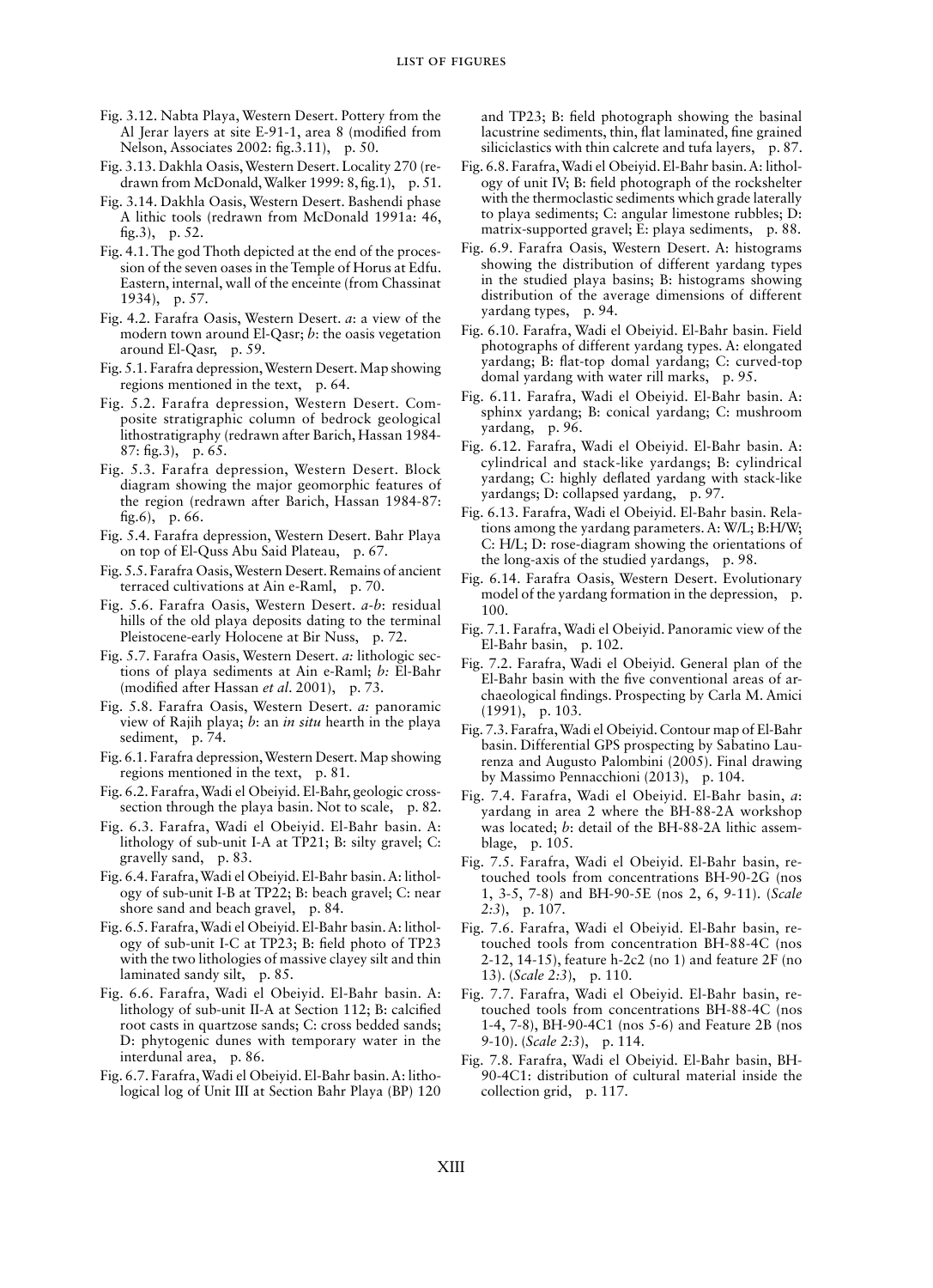- Fig. 7.9. Farafra, Wadi el Obeiyid. El-Bahr basin, retouched tools from concentration BH-90-4C1. (*Scale 2:3*), p. 118.
- Fig. 7.10, *a-b*. Farafra, Wadi el Obeiyid. El-Bahr basin, BH-90-5E: distribution of cultural material inside the collection grid, p. 121.
- Fig. 7.11. Farafra, Wadi el Obeiyid. El-Bahr basin, fieldwork at the BH-90-5C sheltered site, p. 123.
- Fig. 7.12. Farafra, Wadi el Obeiyid. El-Bahr basin, section of shelter BH-90-5C and (above) the grid for excavation, p. 124.
- Fig. 7.13. Farafra, Wadi el Obeiyid. El-Bahr basin, frequency of debitage and tool classes within the four assemblages, p. 126.
- Fig. 7.14. Farafra, Wadi el Obeiyid. El-Bahr basin, edge retouch vs bifacial retouch in the four concentrations, p. 127.
- Fig. 8.1. Farafra, Wadi el Obeiyid. El-Bahr basin, BH-88- 2A: *a*, distribution of cultural material in the collection grid; *b*, detail of the collection surface in squares B2-C2-D2/B3-C3-D3, p. 130.
- Fig. 8.2. Farafra, Wadi el Obeiyid. El-Bahr basin, BH-88- 2A: debitage. (*Scale 1:1*), p. 133.
- Fig. 8.3. Farafra, Wadi el Obeiyid. El-Bahr basin, BH-88- 2A: cores and retouched tools. (*Scale 2:2*), p. 134.
- Fig. 8.4. Farafra, Wadi el Obeiyid. El-Bahr basin, BH-88- 2A: retouched tools. (*Scale 2:3*), p. 137.
- Fig. 8.5. Farafra, Wadi el Obeiyid. El-Bahr basin, BH-88- 2A: retouched tools. (*Scale 2:3*), p. 138.
- Fig. 9.1.Farafra, Wadi el Obeiyid. El-Bahr basin, DEM and archaeological features. Differential GPS prospecting and processing by Sabatino Laurenza and Augusto Palombini (2005), p. 142.
- Fig. 9.2. Farafra, Wadi el Obeiyid. El-Bahr basin, *Steinplatz* h-3gg before excavation, p. 143.
- Fig. 9.3. Farafra, Wadi el Obeiyid. El-Bahr basin, *a*: the *Steinplatz* h-4f during the excavation; *b*: the stratigraphic section, p. 144.
- Fig. 9.4. Farafra, Wadi el Obeiyid. El-Bahr basin, *a*: the *Steinplatz* h-4g before excavation; *b*: the stratigraphic section, p. 145.
- Fig. 9.5. Farafra, Wadi el Obeiyid. El-Bahr basin, map showing the density of *Steinplätze* (darker = maximum concentration) and the position of the radiometric datings (unc.bp). In the rectangle the areas identified by Barich *et al.* (1991) are visible, p. 146.
- Fig. 9.6. Farafra, Wadi el Obeiyid. El-Bahr basin, frequency distribution curve of the calibrated radiocarbon datings, p. 148.
- Fig. 10.1. Farafra, Wadi el Obeiyid. Topographic contour map of the Hidden Valley basin showing the location of the studied test pits. Prospecting by Giulio Fratini and Francesco Moriconi (Acanthus) in 2001, p. 152.
- Fig. 10.2. Farafra, Wadi el Obeiyid. Geologic map of the Hidden Valley basin, p. 153.
- Fig. 10.3. Farafra, Wadi el Obeiyid. Hidden Valley. North/ South geologic cross-section along the basin showing the position of the different units, p. 153.
- Fig. 10.4. Farafra, Wadi el Obeiyid. Hidden Valley. Microstratigraphy of test pit 12 (TP12), p. 155.
- Fig. 10.5. Farafra, Wadi el Obeiyid. Hidden Valley. Microstratigraphy of test pit 7 (TP7) with the grain size distribution and parameters, p. 156.
- Fig. 10.6. Farafra, Wadi el Obeiyid. Hidden Valley. Microstratigraphy of test pit 11 (TP11) with the grain size distribution and parameters, p. 157.
- Fig. 10.7. Farafra, Wadi el Obeiyid. Hidden Valley. Microstratigraphy of test pit 5 (TP5) with the grain size distribution and parameters, p. 159.
- Fig. 10.8. Farafra, Wadi el Obeiyid. Hidden Valley. Microstratigraphy of the shore deposits in the test pit 4 (TP4), p. 161.
- Fig. 11/1.1. Farafra, Wadi el Obeiyid. *a*: topographical contour map of the Hidden Valley region. Differential GPS prospection by Emanuele Mariotti in 2006, final processing by Massimo Pennacchioni; *b*: ancient playa remains at Hidden Valley (photo courtesy of R.R.Gebhardt), p. 168.
- Fig. 11/1.2. Farafra, Wadi el Obeiyid. Hidden Valley village, *a*: topographical contour map of the main basin showing the location of the "village". Prospection by Giulio Fratini and Francesco Moriconi (Acanthus) in 2001; *b*: details of the village with the topographical grid, p. 170.
- Fig. 11/1.3. Farafra, Wadi el Obeiyid. Hidden Valley village, *a*: general planimetry of the settlement; *b*: key to the sedimentary units (su) identified in the stratigraphic sections, p. 173.
- Fig. 11/1.4. Farafra, Wadi el Obeiyid. Hidden Valley village, *a*: photomosaic of some of the slab structures in Squares F and G; *b*: photomosaic of some of the slab structures in Squares (from right) E/1, A/4, A/3, A/2 (final processing by C.de la Fuente), pp. 174-175.
- Fig. 11/1.5. Farafra, Wadi el Obeiyid. Hidden Valley village, sector A/3, section (see the key to sedimentary units (su) in fig.11/1.3, *b*), p. 176.
- Fig. 11/1.6. Farafra, Wadi el Obeiyid. Hidden Valley village, *a*: sector A/1, plan of layer III; *b*: sector F/1d, the excavated slab structures, p. 177.
- Fig. 11/1.7. Farafra, Wadi el Obeiyid. Hidden Valley village, *a: s*ector A/4, plan of layers IIA and III; *b*: sector A/4, the central feature, p. 179.
- Fig. 11/1.8. Farafra, Wadi el Obeiyid. Hidden Valley village, *a-c*: sectors A/4, B/4, D/2, sections (see the key to sedimentary units (su) in fig.  $11/1.3$ , *b*), p. 182.
- Fig. 11/1.9. Farafra, Wadi el Obeiyid. Hidden Valley village, sector E/3, cooking-hole in layer II, p. 184.
- Fig. 11/1.10. Farafra, Wadi el Obeiyid. Hidden Valley village, *a*: sector E/3, plan of layers IIA-III; *b*: sector E/3, plan of layer III, p. 185.
- Fig. 11/1.11. Farafra, Wadi el Obeiyid. Hidden Valley village, *a-d*: sectors Hut1, E/2, E/3, E/1, sections (see the key to sedimentary units (su) in fig.11/1.3, *b*), p. 187.
- Fig. 11/1.12. Farafra, Wadi el Obeiyid. Hidden Valley village, *a*-*b*: sector E/2, hearths in layers III and IIIA, p. 189.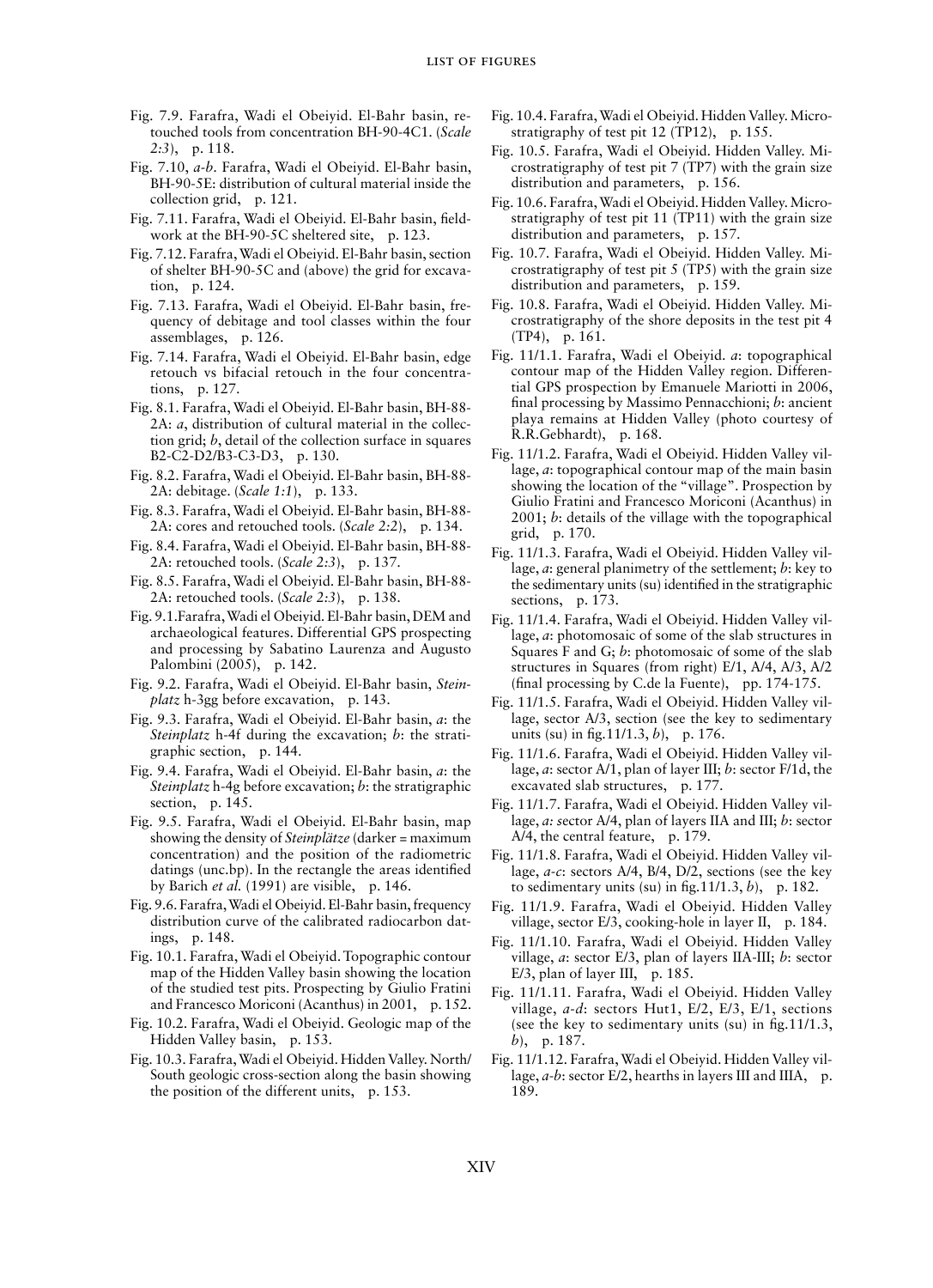- Fig. 11/1.13. Farafra, Wadi el Obeiyid. Hidden Valley village, *a*: sector E/1, plan of layer IIA and IIA base; *b*: sector E/1, details of the hearth  $(f.040)$ , p. 191.
- Fig. 11/1.14. Farafra, Wadi el Obeiyid. Hidden Valley village, *a-b*: slab-lined foundation of Hut1 90-91, p. 193.
- Fig. 11/1.15. Farafra, Wadi el Obeiyid. Hidden Valley village, sector F/1, section (see the key to sedimentary units (su) in fig.11/1.3, *b*), p. 194.
- Fig. 11/1.16. Farafra, Wadi el Obeiyid. Hidden Valley village, view of the hearth (f. 049) in sector F/1 with *Acacia* remains *in situ*, p. 194.
- Fig. 11/1.17. Farafra, Wadi el Obeiyid. Hidden Valley village, plan of slab-lined structures in sectors  $F/1$ , F/3, A/2, p. 196.
- Fig. 11/1.18. Farafra, Wadi el Obeiyid. Hidden Valley village, *a*: W/E wall profile from sector G/4 throughout F/1; *b*: N/S cross-section from sector A/2 to I/2 and "pirate" test (see the key to sedimentary units (su) in fig.11/1.3, *b*), p. 198.
- Fig. 11/1.19. Farafra, Wadi el Obeiyid. Hidden Valley village, sector G/4, plan of layer IIA with features 050, 051, 058, 059, 063 a-b, p. 199.
- Fig. 11/1.20. Farafra, Wadi el Obeiyid. Hidden Valley village, sector I/3, section (see the key to sedimentary units (su) in fig.11/1.3, *b*), p. 200.
- Fig. 11/1.21. Farafra, Wadi el Obeiyid. Hidden Valley village, microstratigraphy of the shore deposits in test pit 4 (TP4), p. 203.
- Fig. 11/1.22. Farafra, Wadi el Obeiyid. Hidden Valley village, Gis processing of ostrich eggshell distribution inside the settlement (from Gallinaro 2008), p. 205.
- Fig. 11/2.1. Farafra, Wadi el Obeiyid. Hidden Valley village, debitage and tools from the surface. (*Scale 2:3*), p. 213.
- Fig. 11/2.2. Farafra, Wadi el Obeiyid. Hidden Valley village, debitage and tools from the surface. *(Scale 2:3*), p. 215.
- Fig. 11/2.3. Farafra, Wadi el Obeiyid. Hidden Valley village, debitage and tools from layer II (nos 1-11) and layer IIA (nos 12-19). (*Scale 2.3*), p. 222.
- Fig. 11/2.4. Farafra, Wadi el Obeiyid. Hidden Valley village, debitage/cores and tools from layer IIA. *(Scale 2:3),* p. 230.
- Fig. 11/2.5. Farafra, Wadi el Obeiyid. Hidden Valley village, debitage and cores from layer III. *(Scale 2.3)*, p. 235.
- Fig. 11/2.6. Farafra, Wadi el Obeiyid. Hidden Valley village, clay figurine and bone tool from layer III. *(Scale 2:3),* p. 236.
- Fig. 11/2.7. Farafra, Wadi el Obeiyid. Hidden Valley village, debitage/cores and tools from layer III. *(Scale 2:3),* p. 239.
- Fig. 11/2.8. Farafra, Wadi el Obeiyid. Hidden Valley village, worked ostrich eggshell from the surface and from the stratigraphic section. (*Scale 1:1*), p. 241.
- Fig. 11/2.9. Farafra, Wadi el Obeiyid. Hidden Valley village, variation of frequencies of debitage and cores classes in layers II, IIA, III, p. 244.
- Fig. 11/2.10. Farafra, Wadi el Obeiyid. Hidden Valley village, variation of frequencies of flakes and blades classes in layers II, IIA, III, p. 245.
- Fig. 11/2.11. Farafra, Wadi el Obeiyid. Hidden Valley village, variation of frequencies of tools classes in layers II, IIA, III, p. 246.
- Fig. 11/2.12. Farafra, Wadi el Obeiyid. Hidden Valley village, worked ostrich eggshell from sector G/4. (*Scale 1:1*), p. 248.
- Fig. 11/3.1. Farafra, Wadi el Obeiyid. Hidden Valley village, debitage and cores from sector D/2 surface (no 1), E/1 layer IIA (nos 2, 3, 5) and E/1 layer III (no 4). (*Scale 2:3*), p. 254.
- Fig. 11/3.2. Farafra, Wadi el Obeiyid. Hidden Valley village, retouched tools from sector D/2 surface (nos 1-4, 7), B/4 layer II (nos 5, 6). (*Scale 2:3*), p. 256.
- Fig. 11/3.3. Farafra, Wadi el Obeiyid. Hidden Valley village, retouched tools from sector D/2 layer IIA (nos 1, 2), E/1 layer IIA (nos 3-6), D/2 layer III (no 7), E/1 layer III (nos 8, 9). (*Scale 2:3*), p. 258.
- Fig. 11/3.4. Farafra, Wadi el Obeiyid. Hidden Valley village, notch from sector D/2 layer IIA, p. 263.
- Fig. 11/4.1. Farafra, Wadi el Obeiyid. Map of the Wadi el Obeiyid with the areas of provenance of bifacial tools, p. 267.
- Fig. 11/4.2. Farafra, Wadi el Obeiyid. Symmetric pointed knives from Hidden Valley (nos 1, 5, 6), El-Bahr (no 2), Northern Plateau playa 1 (no 3), Northern Plateau (no 4). (*Scale 2:3*), p. 269.
- Fig. 11/4.3. Farafra, Wadi el Obeiyid. Asymmetric pointed knives from Hidden Valley (nos 1, 6), Northern Plateau playa 2 (no 2), Northern Plateau playa 1 (no 3), El-Bahr (nos 4, 5). (*Scale 2:3*), p. 271.
- Fig. 11/4.4. Farafra, Wadi el Obeiyid. Retouched tools from Hidden Valley (nos 1, 3, 5, 7), Northern Plateau playa 2 (no 2), Northern Plateau playa 1 (no 4), Northern Plateau (no 6). (*Scale 2:3*), p. 273.
- Fig. 11/4.5. Farafra, Wadi el Obeiyid. Retouched and ground tools from Northern Plateau (no 1), Hidden Valley (nos 2, 6), Northern Plateau playa 2 (nos 3, 5), Northern Plateau playa 1 (no 7), El-Bahr (nos 4, 8). (*Scale 2:3*), p. 275.
- Fig. 11/4.6. Farafra, Wadi el Obeiyid. Scrapers from Northern Plateau playa 1 (nos 1, 2, 4), Hidden Valley (nos 3, 5), El-Bahr (no 6), Hidden Valley 2 (no 7). (*Scale 2:3*), p. 278.
- Fig. 11/4.7. Farafra, Wadi el Obeiyid. Retouched tools from Hidden Valley (nos 1-3, 6, 7, 10, 11, 13), Hidden Valley 2 (nos 4, 8), El-Bahr (no 5), Northern Plateau playa 1 (nos 9, 12, 14). (*Scale 2:3*), p. 280.
- Fig. 11/5.1. Farafra, Wadi el Obeiyid. Large stone tools from Hidden Valley village, sector A/4 layer II (no 1), I/3 surface (no 2), L/4 surface (no 3), A/4 surface (no 4), E/3 layer II (no 5); from Wadi el Obeiyid (no 6) and Hidden Valley basin (nos 7-9). (*Scale 1:2*), p. 289.
- Fig. 11/5.2. Farafra, Wadi el Obeiyid. Hidden Valley village, lower grinder from sector F/1 layer II. (*Scale 1:2*), p. 291.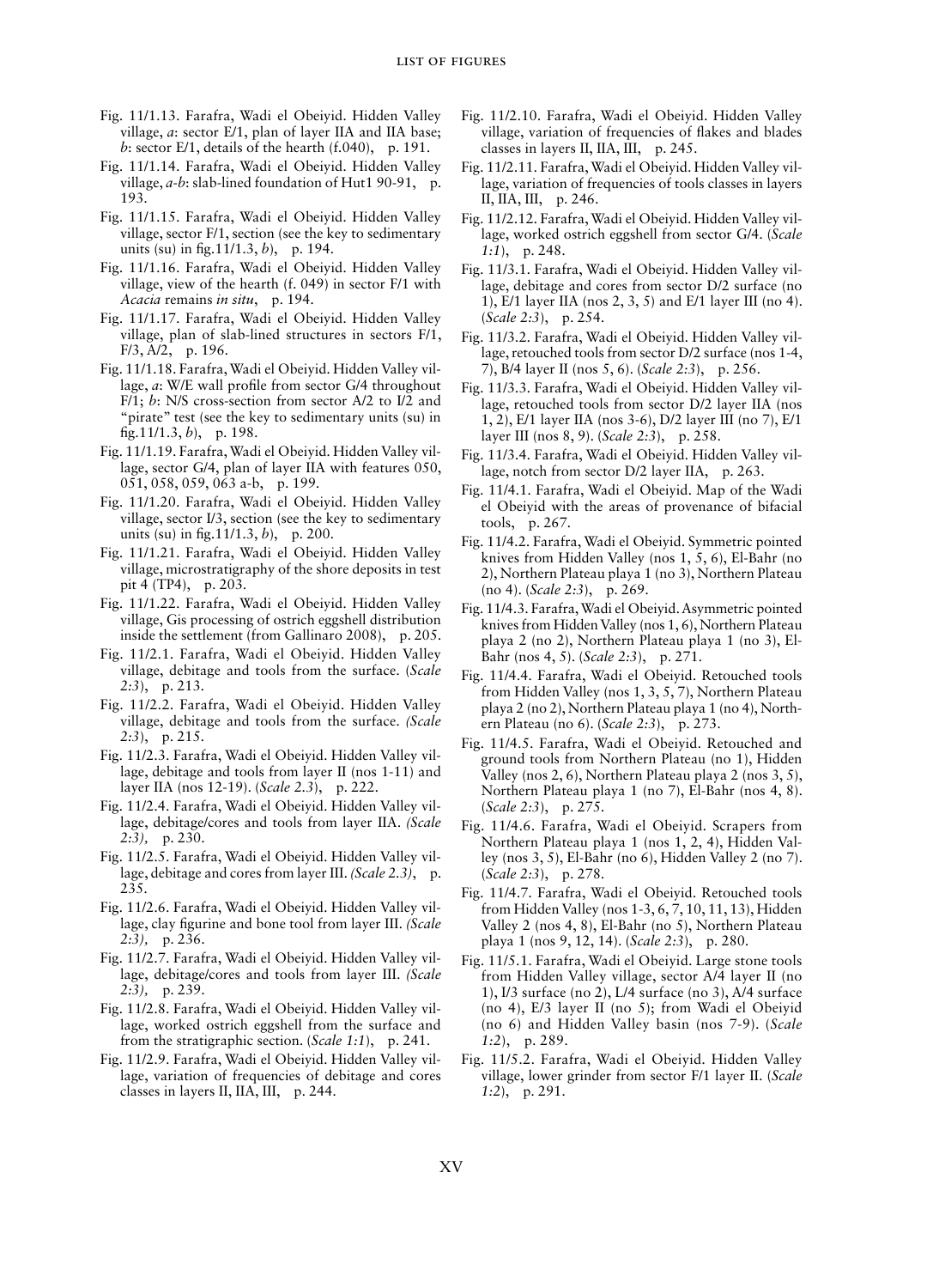- Fig. 11/5.3. Farafra, Wadi el Obeiyid. Hidden Valley village, lower grinder from sector B/4 layer II. (*Scale 1:3*), p. 292.
- Fig. 11/5.4. Farafra, Wadi el Obeiyid. Hidden Valley village, quartzitic sandstone tool for decoration (?) from sector I/2 layer IIA. (*Scale 2:3*), p. 293.
- Fig. 11/5.5. Farafra, Wadi el Obeiyid. Hidden Valley village, quartzitic sandstone fireboard (?) from sector I/3 layer III. (*Scale ca 1:2),* p. 295*.*
- Fig. 11/5.6. Farafra, Wadi el Obeiyid. Hidden Valley basin, grindstone distribution map, p. 297.
- Fig. 11/5.7. Farafra, Wadi el Obeiyid. Hidden Valley basin, upper grinder (*Scale ca 1:1*). In the magnified spot is the stereoscopic microscope image, p. 298.
- Fig. 11/6. 1. Farafra, Wadi el Obeiyid. Hidden Valley village, ostrich eggshell beads, p. 302.
- Fig. 11/6.2. Farafra, Wadi el Obeiyid. Hidden Valley village, ostrich eggshells. *a1*, preforms with traces of scraping on the inner surface; *a2,* fragments of preforms with traces of scraping and subsequent perforation on the inner surface; *b1*, rectangular plaquettes showing the beginning of perforation; *b2,* perforated sub-circular preforms with technological striations around the perforation on the inner surfaces; *c1, c2,* plaquettes showing technological striations and perforation together with some completely finished beads; *d*, detachments on the outer surface of the hole of an archaeological bead perforated from the inside (20x); *e,* preform showing a hourglass cross-section of the perforation conducted from both surfaces; *f,* view of a completely finished bead whose edges still retain scars from the flaking made by indirect inverse percussion for the manufacture of the sub-circular preform (10x); *g*, traces of abrasion on the outer edges of an archaeological bead; *h*, experimental preform obtained by indirect inverse percussion (10x); *i*, detachments (or flaking scars) on the outer surface of the hole of an experimental bead perforated from the inner surface (10x); *l*, inner surface of an experimental bead drilled using a sharp chert tool (10x); *m*, edges of an experimental bead finished by abrasion (30x), p. 303.
- Fig. 11/6.3.Farafra, Wadi el Obeiyid. Hidden Valley village, ostrich eggshells. *1,* flasks from layer IIA characterized by abrupt retouch of the edge; *2*, flasks from layer IIA characterized by notched retouch of the edge; *3*, fragment from layer IIA with traces of carnivore activity; *4*, fragment from layer III with traces of carnivore activity; *5*, fragment from layer IIA with striations on the inner surface; *6, 7*, decorations on fragments of archaeological flasks, p. 305.
- Fig. 11/7.1. Farafra, Wadi el Obeiyid. Hidden Valley, panoramic view of the basin. In the white frame is also visible the Hidden Valley 2. The circles indicate the location of excavated *Steinplätze*: i) black – feature 1b; ii) white – HV-h-06-02, p. 307.
- Fig. 11/7.2. Farafra, Wadi el Obeiyid. Hidden Valley, Area A-IV with features 1a, 1b and 1c, p. 308.
- Fig. 11/7.3. Farafra, Wadi el Obeiyid. Hidden Valley, Area A-IV. Feature 1b: stratigraphic section, p. 309.
- Fig. 11/7.4. Farafra, Wadi el Obeiyid. Hidden Valley, DEM of the basin, archaeological features and location of the available radiometric datings, p. 311.
- Fig. 11/7.5. Farafra, Wadi el Obeiyid. Hidden Valley, *Steinplatz* HV-h-06-02 before the excavation, p. 312.
- Fig. 11/7.6. Farafra, Wadi el Obeiyid. Hidden Valley, DEM of the main basin and of Hidden Valley 2 with archaeological features. The black squares indicate the areas of the 1990's researches, p. 313.
- Fig. 11/8.1. Farafra, Wadi el Obeiyid. Hidden Valley village: *a*, artefact from sector D/2, surface (photo by S. Oboukhoff, CNRS); *b*, morphology of the active part of the tool. Stereomicroscope photo (0,7×1); *c-e*, details of the abrasion striations with different stereomicroscope magnifications (*c*: 0,7×1), (*d*: 10×1), (*e*: 12,5×1). Stereomicroscope photos by G.Petrullo, p. 316.
- Fig. 11/8.2. Farafra, Wadi el Obeiyid. Hidden Valley village: *a*, artefact from sector A/4, layer IIA (photo by S. Oboukhoff, CNRS); *b*, detail of the scraping striations on the tip of the tool. Stereomicroscope photo  $(10\times1)$ by G. Petrullo, p. 317.
- Fig. 11/8.3. Farafra, Wadi el Obeiyid. Hidden Valley village: *a*, artefact from sector A/1, layer III (photo by S. Oboukhoff, CNRS); *b*, magnifications of the proximal (*b*) and distal (*c*) end of the tool. Stereomicroscope photo (0,7×1) by G. Petrullo, p. 318.
- Fig. 11/9.1. Farafra, Wadi el Obeiyid. Hidden Valley village, length/width ratio of flakes and blades measured on a total of 200 items selected from layers III-I, p. 328.
- Fig. 12.1. Farafra Oasis, Wadi el Obeiyid. Hidden Valley village, percentages of wild grasses recognised in the archaeological site, p. 334.
- Fig. 12.2. Farafra Oasis, Wadi el Obeiyid. Hidden Valley village, scanning electron micrographs of plant macroremains from the site: *a*, grain of *Sorghum* Moench; *b*, grain without embryo of *Sorghum* Moench; *c*, spikelet of *Panicum repens* L.; *d*, grain of *Panicum repens* L.; *e*, grain of *Brachiaria* (Trin.) Griseb; *f*, grain of *Phalaris* L.; *g*, fruit of *Ephedra* L.; *h*, fruit (anthocarp) of *Boerhavia repens* L.; *i*, seed of *Portulaca oleracea* L.; *j*, siliculae of *Lepidium/Farsetia*; *k*, seed of *Schuowia purpurea* (Forssk.) Schweinf; *l*, *siliculae of Coronopus niloticus* (Delile) Speng; *m*, seed of *Papaver rhoeas/ decaisnei*, p. 337.
- Fig. 12.3. Farafra Oasis, Wadi el Obeiyid. Hidden Valley village, total numbers and densities of plant macroremains recovered from palaeobotanical samples, p. 341.
- Fig. 13.1. *Sorghum halepense* (L.) Pers. photographed near Rome, Italy, p. 351.
- Fig. 13.2. Techniques for harvesting wild grass seeds, p. 353.
- Fig. 13.3. Domestic *Sorghum* near Rome, Italy, p. 355.
- Fig. 13.4. Techniques for harvesting domestic *Sorghum*, p. 356.
- Fig. 13.5. Experimental unretouched flake used in harvesting *Sorghum halepense*. Polish developed after 15 minutes, p. 359.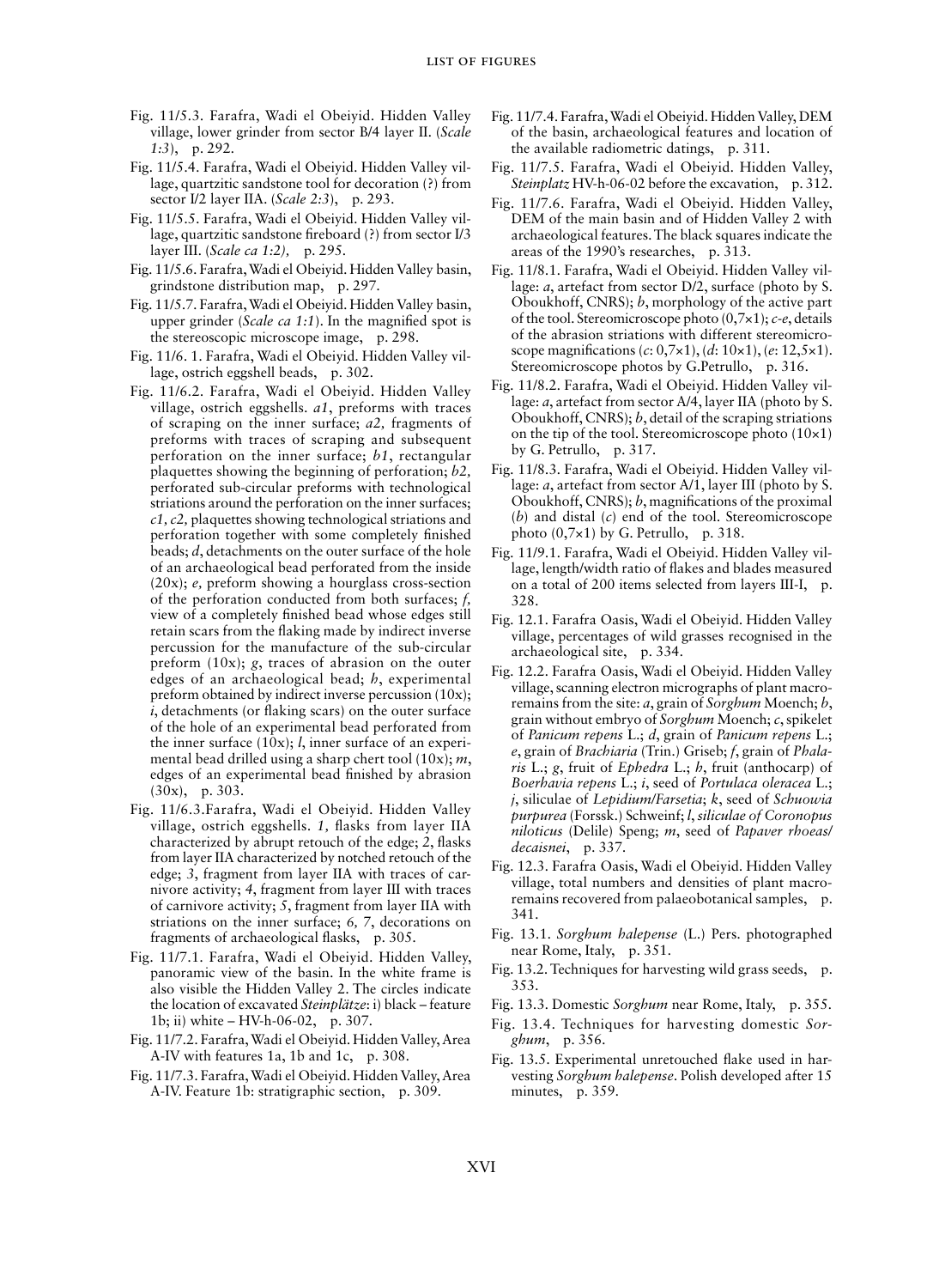- Fig. 13.6. Experimental flint tools used in harvesting domestic *Sorghum*. Different phases of polish formation, p. 361.
- Fig. 13.7. Farafra, Wadi el Obeiyid. Hidden Valley village, lithic tools analysed at the microscope, p. 363.
- Fig. 13.8. Farafra, Wadi el Obeiyid. Hidden Valley village, lithic tools analysed at the microscope, p. 364.
- Fig. 13.9. Fayum, Bahr el Malek. Denticulated bifacial sickle element showing dark striations running parallel to the working edge, p. 366.
- Fig. 14.1. Farafra Oasis, Wadi el Obeiyid. Hidden Valley village, faunal remains from the archaeological site (scale approximate). *1*, distal tibiotarsus, common buzzard, *Buteo buteo vulpinus*, northern part F/1, layer II; *2*, astragalus of dama gazelle, *Gazella dama*, southern part, G/4, layer II; *3*, fragmentary bucranium, male dorcas gazelle, *Gazella dorcas* with cutmarks near the base of the horncores, southern part, A/3, layer IIA; *4*, burned second phalanx of ostrich, *Struthio camelus*, northern part, E/3, layer III; *5*, coarticulating calcaneum and astragalus, sheep/goat, southern part, A/1, layer IIA; *6*, distal metacarpus of goat, *Capra aegagrus* f. hircus, southern part, A/4, surface (=IIA); *7*, scapula, dorcas gazelle, *Gazella dorcas*, northern part, E/2, layer IIA; *8*, distal metacarpus, sheep, *Ovis ammon* f. aries, northern part, E/8, layer III; *9*, distal metacarpus, goat, *Capra aegagrus* f. hircus, southern part,  $A/\overline{4}$ , surface (=IIA), p. 372.
- Fig. 15.1. Farafra, Wadi el Obeiyid. Cave 1, frontal view of the opening of the cave, p. 377.
- Fig.15.2. Farafra, Wadi el Obeiyid. Cave 1, geological section of the Northern Plateau escarpment showing the location and the geological setting of the cavern, p. 378.
- Fig.15.3. Farafra, Wadi el Obeiyid. Cave 1, *a*: cross-section of the cave along the NE/SW axis; *b*: planimetric view of the inner cave*.* Mapping and drawings by Carla M.Amici (1995), p. 380.
- Fig. 15.4. Farafra, Wadi el Obeiyid. Cave 1, an east-west geological cross-section in the Front Gallery, p. 382.
- Fig. 16.1. Farafra, Wadi el Obeiyid. Cave 1, view of the cave which opens onto the southern slope of the Northern Plateau, p. 386.
- Fig. 16.2. Farafra, Wadi el Obeiyid. Cave 1, *a*: planimetry of the cave showing the three adjoining chambers which form the elongated cavity. Symbols indicate the position of the rock art works; *b*: cross-section of the cave along the NE-SW axis. Mapping C.M. Amici, computer processing L. Narisi, pp. 388-389.
- Fig. 16.3. Farafra, Wadi el Obeiyid. Cave 1, *a-d*: solution hollows in the wall of the Front (*a, b*) and Back (*c, d*) galleries. The ceilings are rounded off and in some places show dripstone stalactite and stalagmite deposits, p. 390.
- Fig. 16.4. Farafra, Wadi el Obeiyid. Cave 1, *a*: the Back Gallery with the old hearth in the foreground. Gallery's ceilings are rounded off with dripstone stalactite and stalagmite deposits. The hearth is divided into two shafts and, based on the thick black patina of its external walls, was presumably used in ancient times, *b*: photographic

enlargement of the hearth showing the small mammal lying on top of the hearth fill, pp. 392-393.

- Fig. 16.5. Farafra, Wadi el Obeiyid. Cave 1*, a*: view of the test trench opened into the aeolian deposit lying against the back wall of the Front Gallery; *b:* stratigraphic section in the test trench, p. 394.
- Fig. 16.6. Farafra, Wadi el Obeiyid. Cave 1, *a*: plan of the Front Gallery showing the position of the engravings along the back wall. Mapping C.M. Amici, computer processing L. Narisi; *b*: the main panel in the Front Gallery. Above it features three animal figures side by side in a horizontal row, lightly engraved, with a white patina incision. Starting on the left we can recognize a kind of mouflon, a gazelle or oryx and, probably, a giraffe. The lowest level features a pattern of shallow rounded-off cavities with 4 or 5 smaller cavities above. They are arranged in groups of five (images of hands?) or four on the wall area and were performed with hammered technique. Comparisons can be made with similar examples from Dor-el-Gusa in the Fezzan which have been interpreted as "lion paw-print" symbols to which can be attributed a magic-ritual meaning. Tracing B.E. Barich and A. Stoppiello, computer processing L. Narisi, pp. 396-397.
- Fig. 16.7. Farafra, Wadi el Obeiyid. Cave 1, details of the animal engravings and the "lion paw-prints" in the panel of the Front Gallery*. a*: the large partially smoothed figure of a possible mouflon with long horns. The front hooves of the animal are crossed by two parallel lines converging at both of its ends; *b*: the gazelle or oryx with long straight horns. The inner surface of the body was partially smoothed to emphasise the image while the outline of the image itself was made with a thin regular stroke; *c*: the probable giraffe. The legs are represented with a bundle of lightly engraved lines; *d*: one of the lion paw-prints. It is possible to identify the hammered technique and a partial smoothing of the rock inside the small cavities, pp. 398-399.
- Fig. 16.8. Farafra, Wadi el Obeiyid. Cave 1, cross-section of the cave along the NE-SW axis with schematic representations of the art works along the western wall. Mapping C.M. Amici, computer processing L. Narisi, p. 400.
- Fig. 16.9. Farafra, Wadi el Obeiyid. Cave 1, animal figures engraved with the same technique inside the three galleries. The rock wall had undergone some sort of preparation to render it uniform; the inner surface of the figures was partially smoothed and the outline of the images was incised regularly. *a, b*: the two small mammals represented on the back wall of the Front Gallery above the "frieze". Figure (*a*) is clearly a goat with twisted horns; the other  $(b)$  is probably a wild desert bovid, similar to an oryx; *c, d*: other two sable-horned animals. Figure (*c*) is engraved on the western wall of the Mid Gallery, figure (*d*) on the same western wall but in the Back Gallery associated with ovoid "female" signs visible on the left side of the animal. Tracing B.E.Barich and A.Stoppiello, computer processing L. Narisi, p. 401.
- Fig. 16.10. Farafra, Wadi el Obeiyid. Cave 1, photographic representation of the sable-horned animal with "female" signs in the Back Gallery, p. 401.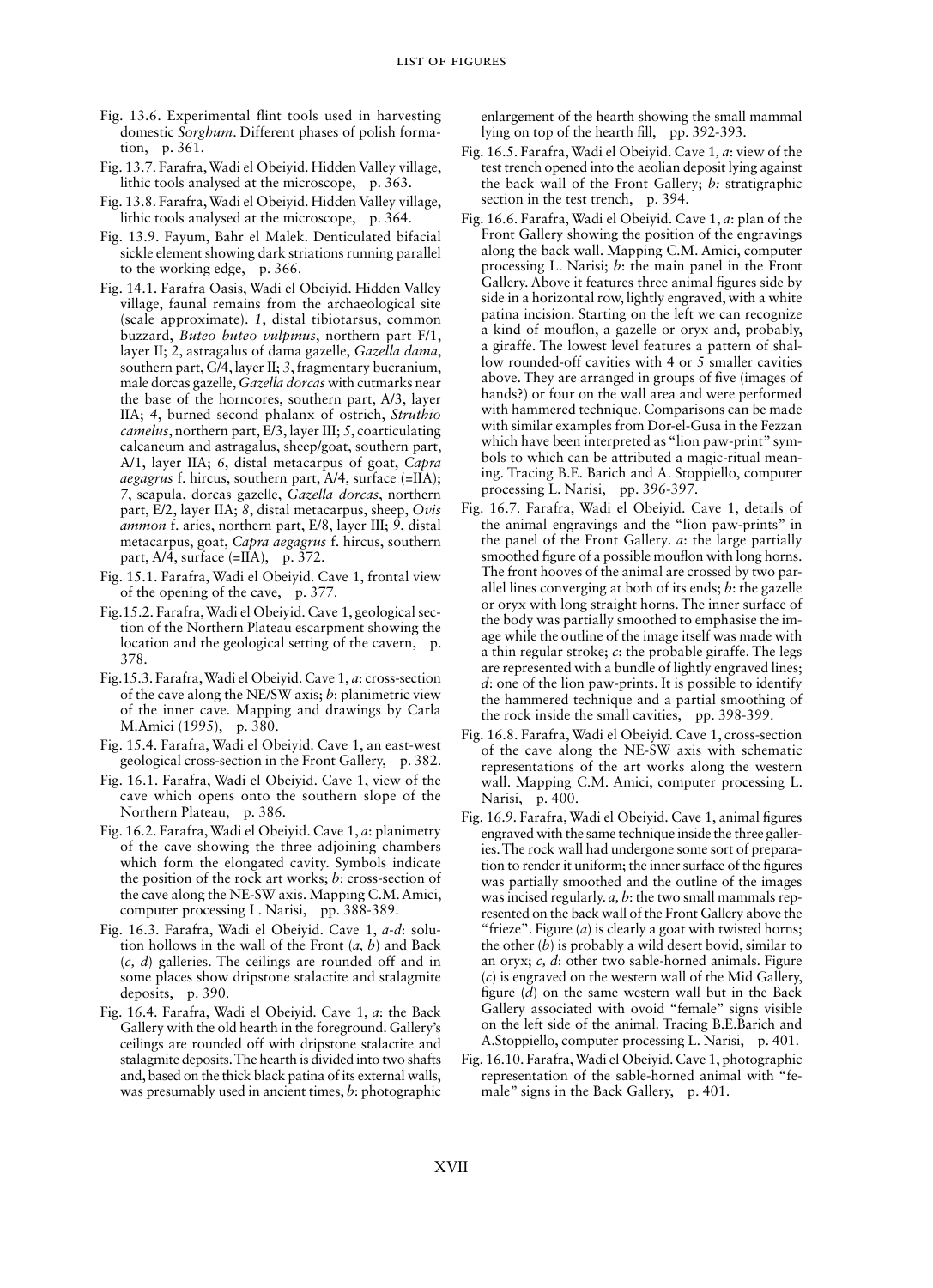- Fig. 16.11. Farafra, Wadi el Obeiyid. Cave 1, *a*: engraving on the western wall of the Mid Gallery representing a line curved at both of its ends, from which subtle traces of rays span out. It is interpreted as a schematic representation of a boat; *b*: drawing of the same figure. Tracing B.E. Barich and A. Stoppiello, computer processing L. Narisi, p. 402.
- Fig. 16.12. Farafra, Wadi el Obeiyid. Cave 1, *a, b*: vertically incised lines without a precise meaning. In photograph *(b*) paintings in red/brown, now very discoloured, appear to be cut through by vertically incised lines; *c*: two cavities carved into the rock wall in the Back Gallery, p. 403.
- Fig. 16.13. Farafra, Wadi el Obeiyid. Cave 1, hands painted with the "negativo" technique on the wall of the Back Gallery*. a, b*: a group of five hands and a forearm in the area close to Niche A includes the best executed and preserved images; *c, d*: two painted hands inside Niche A with thick encrustations created by insect nests; *e, f*: hands inside Niche B only one of which is clearly visible and is crossed horizontally by erasing strokes, pp. 404-405.
- Fig. 16/AI.1. Farafra, Wadi el Obeiyid. Boats Arch site, panoramic view of the inselberg, p. 406.
- Fig. 16/AI.2. Farafra, Wadi el Obeiyid. Boats Arch site, 3D model of the inselberg (by Emanuele Mariotti), p. 407.
- Fig. 16/AI.3. Farafra, Wadi el Obeiyid. Boats Arch site, one of the engraved boats, p. 408.
- Fig. 16/AI.4. Farafra, Wadi el Obeiyid. Boats Arch site, engraved and painted figures, p. 409.
- Fig. 16/AIII.1.Wadi el Obeiyid Cave 1. Results of pollen analysis on coprolites collected in the Front Gallery (Test Trench) and Back Gallery (Hearth), p. 416.
- Fig. 17.1. Farafra Oasis, Western Desert. Frequency histogram of the BC calibrated dates, with a confidence interval of  $1\sigma$ , from all the localities (see table 17.1). The seven AD samples have not been inserted. The frequency classes were set at 250 years, a value sufficient to distinguish between different periods as it is well above double the average experimental error, p. 423.
- Fig. 17.2. Farafra Oasis, Western Desert. Partial histograms of the BC calibrated dates, with a confidence interval of  $1\sigma$ , for the sites where the largest number of samples were collected: Hidden Valley village; El-Bahr Playa; Sheik/Bir El Obeiyid, p. 424.
- Fig. 18.1. Farafra, Wadi el Obeiyid. Map of the Northern Plateau along the Wadi el Obeiyid with the distribution of the six raw material outcrops which were sampled, p. 428.
- Fig. 18.2. Farafra, Wadi el Obeiyid. Reconstruction of the geologic setting of the proposed sources of lithic raw materials along the Wadi el Obeiyid, p. 430.
- Fig. 18.3. Farafra, Wadi el Obeiyid. Field photographs of the proposed sources of lithic raw materials used for the archaeological artefacts. A: chert band in the Ain Dalla Formation; B: chert nodule embedded in the Lower Eocene Farafra limestone; C: surficial silcrete at the top of the Sheikh el Obeiyid plateau; D: dolomitic silcrete at Bir el Obeiyid; E: chalcedony balls

embedded in karstic *Terra Rossa*; F: fracture filling chalcedony, p. 431.

- Fig. 18.4. Farafra, Wadi el Obeiyid. Thin sections of the studied raw materials. A: dolomitic silcrete with dolomite rumbas and silica cement; B: dolomitic silcrete with dolomitic fossils cemented with silica; C: surficial silcrete with very fine quartz crystals; D: Farafra chert with alveoline fossils; E: Ain Dalla chert made up of micro-crystalline quartz; F: quartzite with rounded quartz grains and chalcedonic cement; G, H: fibrous crystal chalcedony, p. 434.
- Fig. 18.5. Farafra, Wadi el Obeiyid. Thin section of the studied grindstone fragments. A: quartz-arenite with rounded quartz grains and siliceous cement; B: ferruginous quartz-arenite, with angular quartz grains cemented with iron oxide; C: quartz-arenite with iron oxide and calcareous cement; D: fossiliferous sandstone, p. 435.
- Fig. 18.6. Farafra, Wadi el Obeiyid. Spider diagrams showing the elements distribution of the studied geological and archaeological materials. In the diagram (A) the B (boron), V (vanadium), Ba (barium) contents are compared; in the diagram (B) the concentrations of Co (cobalt), Ni (nichel), Sr (strontium) are compared, p. 438.
- Fig. 18.7. Farafra, Wadi el Obeiyid. Spider diagrams of REE content for both archaeological and geological samples normalized to PAAS (Post Archaean Australian Shale) (Taylor, McClennan 1985). All the investigated samples show light REE depleted and heavy REE enriched patterns, p. 439.
- Fig. 18.8. Farafra, Wadi el Obeiyid. Binary plot of Mn versus Ba/Sr discriminating between dolomitic silcrete and different chert types. Most of the mid Holocene artefacts are plotted in the same field of the chert raw materials, p. 440.
- Fig. 18.9. Farafra, Wadi el Obeiyid. Binary plot of log Yb (ytterbium) versus La (lanthanum) showing correspondences between the Middle Stone Age artefacts with the dolomitic silcrete and the mid Holocene artefacts with chert and surficial silcrete raw materials, p. 441.
- Fig. 18.10. Farafra, Wadi el Obeiyid. Binary plots of: (A) Sr versus Ni (nichel); (B) Ba versus Ni; (C) V versus Ni of the studied geological and archaeological samples, p. 442.
- Fig. 19.1. The Egyptian Western Desert with location of the Farafra Oasis, p. 446.
- Fig. 19.2. Farafra Oasis, Western Desert. Map of the Farafra depression showing the sites mentioned in the text. SK-OB: Sheikh el Obeiyid; HV2: Hidden Valley 2; AR: Ain e-Raml; R2: Rajih site 2/99, p. 447.
- Fig. 19.3. Farafra Oasis, Western Desert. Pottery fragments and reconstructed pottery forms from Ain e-Raml, p. 449.
- Fig. 19.4. Farafra Oasis, Western Desert. Calibration diagrams for samples from Ain e-Raml. *a:* AR-HVI/16*; b:* AR-HV-1/49, p. 452.
- Fig. 19.5. Farafra Oasis, Western Desert. Polished sections of pottery samples, p. 452.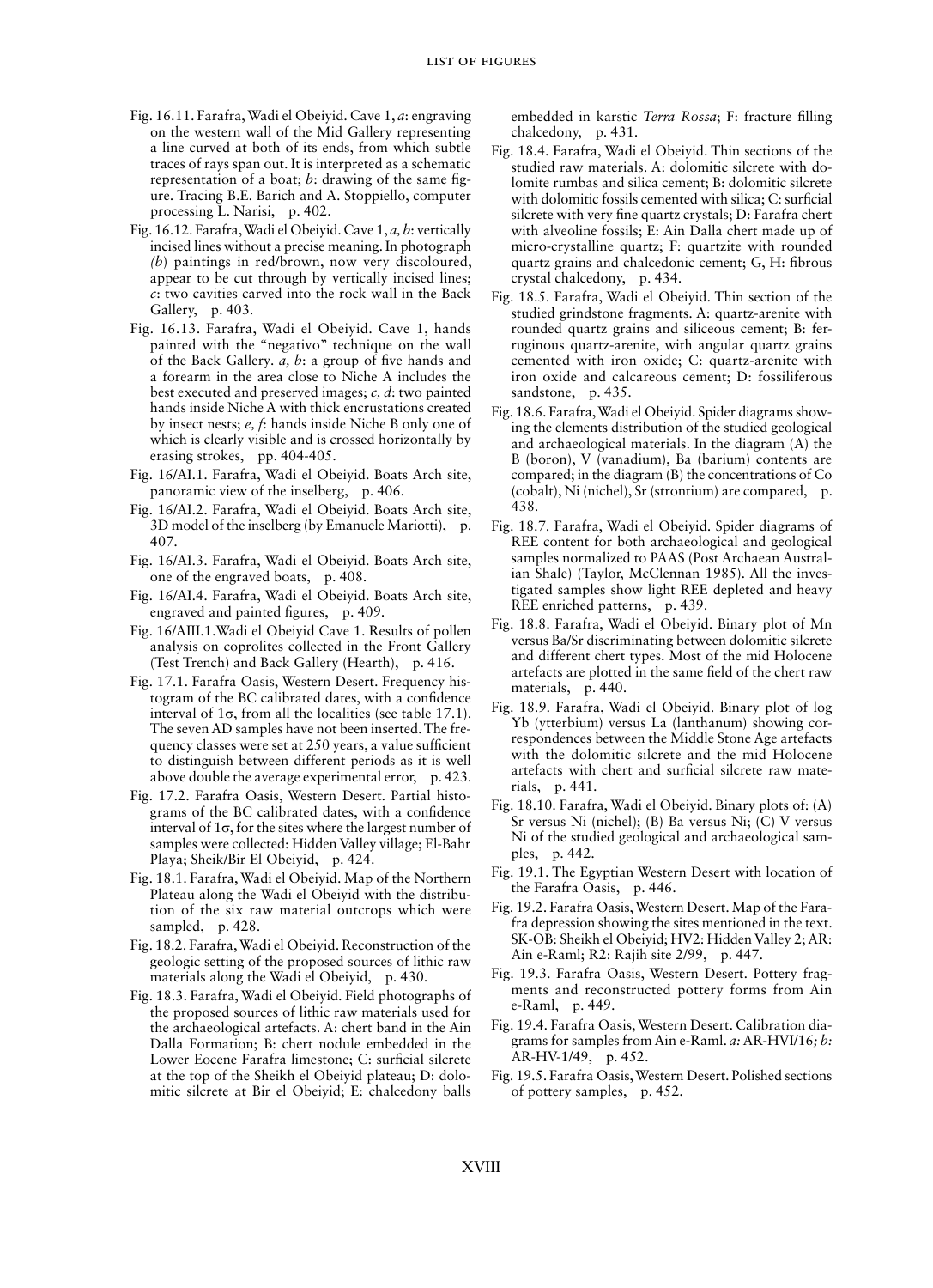- Fig. 19.6. Farafra Oasis, Western Desert. Thin sections (2,5X) of the identified fabrics: Quartz fabric (Fa01, a: N//, b: N+); Seed-tempered fabric (Fa03, c: N//, d: N+); Fibre-tempered fabric (Fa06, e: N//, f: N+); Quartz and calcareous fabric (Fa08, g: N//, h: N+), p. 453.
- Fig. 19.7. Farafra Oasis, Western Desert. Diagrams of the chemical elements in the selected sample. *a*:  $(CaO+MgO)$ –Al<sub>2</sub>O<sub>3</sub>–SiO<sub>2</sub> wt% diagram (Di, diopside; Gh, gehlenite; An, anorthite); *b*: Zr vs. Cr plot (ppm), p. 455.
- Fig. 20.1. Farafra, Wadi el Obeiyid. Hidden Valley village, charcoal of *Tamarix* sp. *a*: transverse section. Most of *Tamarix* charcoal have very broad rays; *b*: radial section. Rays are composed of mixed procumbent, square and upright cells, p. 461.
- Fig. 20.2. Farafra, Wadi el Obeiyid. Hidden Valley village, *a, b:* charcoal of *Acacia raddiana*, tangential section. *A. raddiana* is the species with the largest crystals; *c:* charcoal of *Acacia asak*, transverse section; *d*: *Acacia asak*, tangential section. Rays are narrow in *A. asak*, p. 462.
- Fig.21.1. Farafra Oasis, Western Desert. A map of the Wadi el Obeiyid region with the sites mentioned in the text (modified from Barich *et al*.2013), p. 468.
- Fig.21.2. Farafra Oasis, Western Desert. Map of the White Desert National Park showing the surface (3010 km²) of the protected area (from *White Desert National Park* ed.by Siliotti A., Geodia edizioni, Italy), p. 469.
- Fig.21.3. Farafra Oasis, Western Desert. *a*: uncalibrated radiocarbon dates from Hidden Valley village; *b*: uncalibrated radiocarbon dates from Sheikh el Obeiyid, p. 472.
- Fig.21.4. Farafra Oasis, Western Desert. Stone slab structures in Wadi el Obeiyid. *a*: feature 1, Sector F/3 in the Hidden Valley village; *b:* features 7 and 8 in the Sheikh el Obeiyid settlement, pp. 474-475.
- Fig.21.5. Farafra Oasis, Western Desert. Panoramic views of Sheikh el Obeiyid region. *a*: the "Sheikh" chalky pedestal hill; *b*: excavation of feature 14, Sheikh el Obeiyid village; *c*: view of the Bir el Obeiyid playa; *d*: the second erosion surface on the Northern Plateau escarpment at Sheikh el Obeiyid; *e*: a gouge collected from surface at Valley 1, Sheikh el Obeiyid; *f*: feature 29, Sheikh el Obeiyid village, at the end of excavation, p. 479.
- Fig.21.6. Chronological comparative table of the main archaeological Units of the Western Desert of Egypt, p. 482.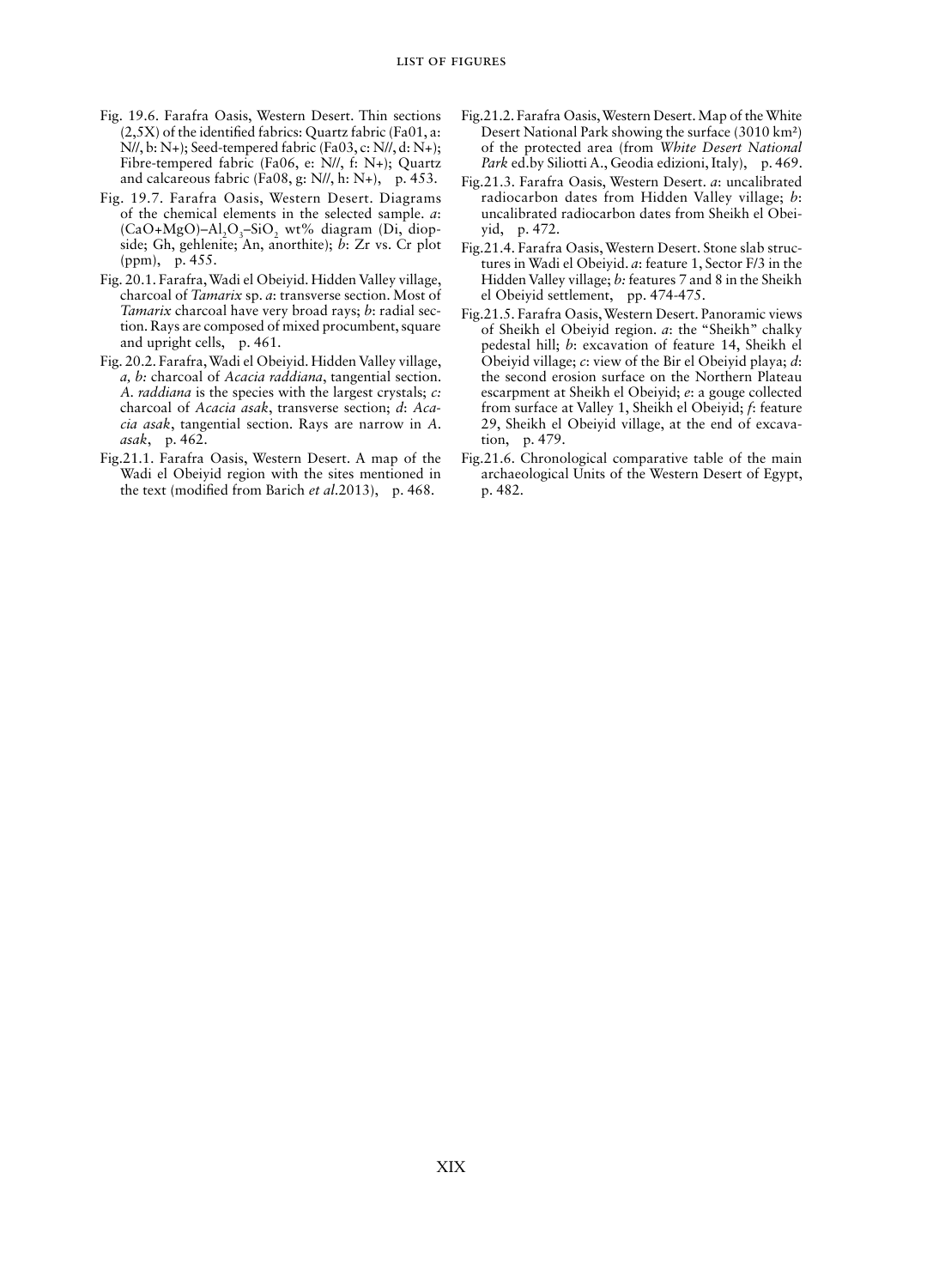# List of Tables

- Table 3.1. Ain e-Raml. Distribution of lithic industry in the squares, p. 46.
- Table 5.1. Ain e-Raml playa. Benthic foraminiferal counts in sediment (source: Seidenkrantz *et al*. 1999: 100, Table App. 2:1), p. 75.
- Table 5.2. Ain e-Raml playa. Planktic foraminiferal counts in sediment (source: Seidenkrantz *et al*. 1999: 101, Table App. 2:2), p. 75.
- Table 5.3. Farafra Depression. Diatom analytical results (source: Alhonen *et al*. 1999: 105,Table App. 3:1), p. 77.
- Table 6.1. Wadi el Obeiyid, El-Bahr basin. Lithostratigraphy of the playa and palaeoclimatic oscillations, p. 89.
- Table 6.2. Farafra Oasis. Morphometric data of different yardang types. *Key*: BNP: Bir Nuss Playa; BP: El-Bahr Playa; HV: Hidden Valley, p. 92.
- Table 7.1. Radiocarbon chronology of El-Bahr basin. The calibration has been run with INTCAL09 (Reimer *et al.* 2009), p. 101.
- Table 7.2. BH-90-2G. Distribution of cultural products in the collection sectors, p. 109.
- Table 7.3.BH-88-4C. Distribution of cultural products in the collection sectors, p. 112.
- Table 7.4. Metrical data of tools from concentrations 4C, 4C1, 5E, p. 113.
- Table 7.5. BH-90-4C1. Distribution of cultural products in the collection sectors, p. 116.
- Table 7.6 BH-90-5E. Distribution of cultural products in the collection sectors, p. 122.
- Table 8.1. BH-88-2A. Frequency of debitage classes and correlation with stone materials, p. 132.
- Table 8.2. BH-88-2A. Metrical data for debitage and tools, p. 135.
- Table 8.3. BH-88-2A. Frequency of retouched tools and correlation with stone materials, p. 136.
- Table 9.1. Chronology of El-Bahr basin. The calibration has been run with INTCAL09 (Reimer *et al.* 2009), p. 147.
- Table 10.1. Hidden Valley. Microstratigraphy of the Holocene sediments in TP 12, p. 154.
- Table 10.2. Hidden Valley. Microstratigraphy of the Holocene sediments in TP 7, p. 156.
- Table 10.3. Hidden Valley. Microstratigraphy of the Holocene sediments in TP 11, p. 158.
- Table 10.4. Hidden Valley. Microstratigraphy of Holocene sediments in TP 5, p. 160.
- Table 10.5. Hidden Valley. Microstratigraphy of the Holocene sediments in TP 10, p. 162.
- Table 10.6. Hidden Valley. Heavy mineral composition of the Holocene sediments (opaque minerals are represented by iron oxides. Non-opaque frequencies are normalized to 100%), p. 163.
- Table 10.7. Hidden Valley. Palaeoenvironmental, palaeoclimatic and lake level variations, p. 165.
- Table 11/1.1. Radiocarbon chronology of the Hidden Valley village. The calibration has been run with INTCAL09 (Reimer *et al.* 2009), p. 172.
- Table 11/1.2. Hidden Valley village. Presence of layers/ occupations in the different sectors of the settlement, p. 203.
- Table 11/1.3. Hidden Valley village. Occupation and palaeoclimatic phases recognized in the village, p. 204.
- Table 11/2.1. Hidden Valley village. Distribution and percentages of cultural products from the surface, p. 212.
- Table 11/2.2. Hidden Valley village. Distribution and percentages of cultural products from layer I and layer II, p. 219.
- Table 11/2.3. Hidden Valley village. Distribution and percentages of cultural products from layer IIA, p. 226.
- Table 11/2.4. Hidden Valley village. Distribution and percentages of cultural products from layer III, p. 233.
- Table 11/2.5. Hidden Valley village. Distribution and percentages of cultural products from layer IIIA, p. 242.
- Table 11/2.6. Hidden Valley village. Identifiable platforms of flakes and blades from layer II, p. 243.
- Table 11/2.7. Hidden Valley village. Frequency of types of cores in the *in situ* layers*,* p. 245*.*
- Table 11/2.8. Hidden Valley village. Distribution and percentages of the ostrich eggshell elements from surface and from the stratigraphic section, p. 247.
- Table 11/3.1. Hidden Valley village. Distribution and percentages of cultural products from sectors B/4, D/2, E/1, p. 252.
- Table 11/4.1. The bifacial products from the Wadi el Obeiyid, p. 267.
- Table 11/5.1. Hidden Valley. The large stone tools complex, p. 286.
- Table 11/6.1.Hidden Valley village. Type and provenance of the ostrich eggshell rims, p. 304.
- Table 11/7.1. Hidden Valley. Debitage and tools collected from Area A-IV, feature 1b, p. 309.
- Table 11/9.1 Hidden Valley village. Distribution and overall percentages of cultural products collected from all sectors of the excavation, p. 323.
- Table 12.1. Hidden Valley village. Abundance (A), frequency (F) and density (D) of plant macro-remains separated from archaeological sectors, p. 335.
- Table 12.2. Hidden Valley village. Measurements of *Sorghum* grains separated from sectors 96 F/1 and 96 E/3, p. 340.
- Table 12.3. Hidden Valley village. Densities of plant macro-remains and carbon dating of palaeobotanical samples, p. 341.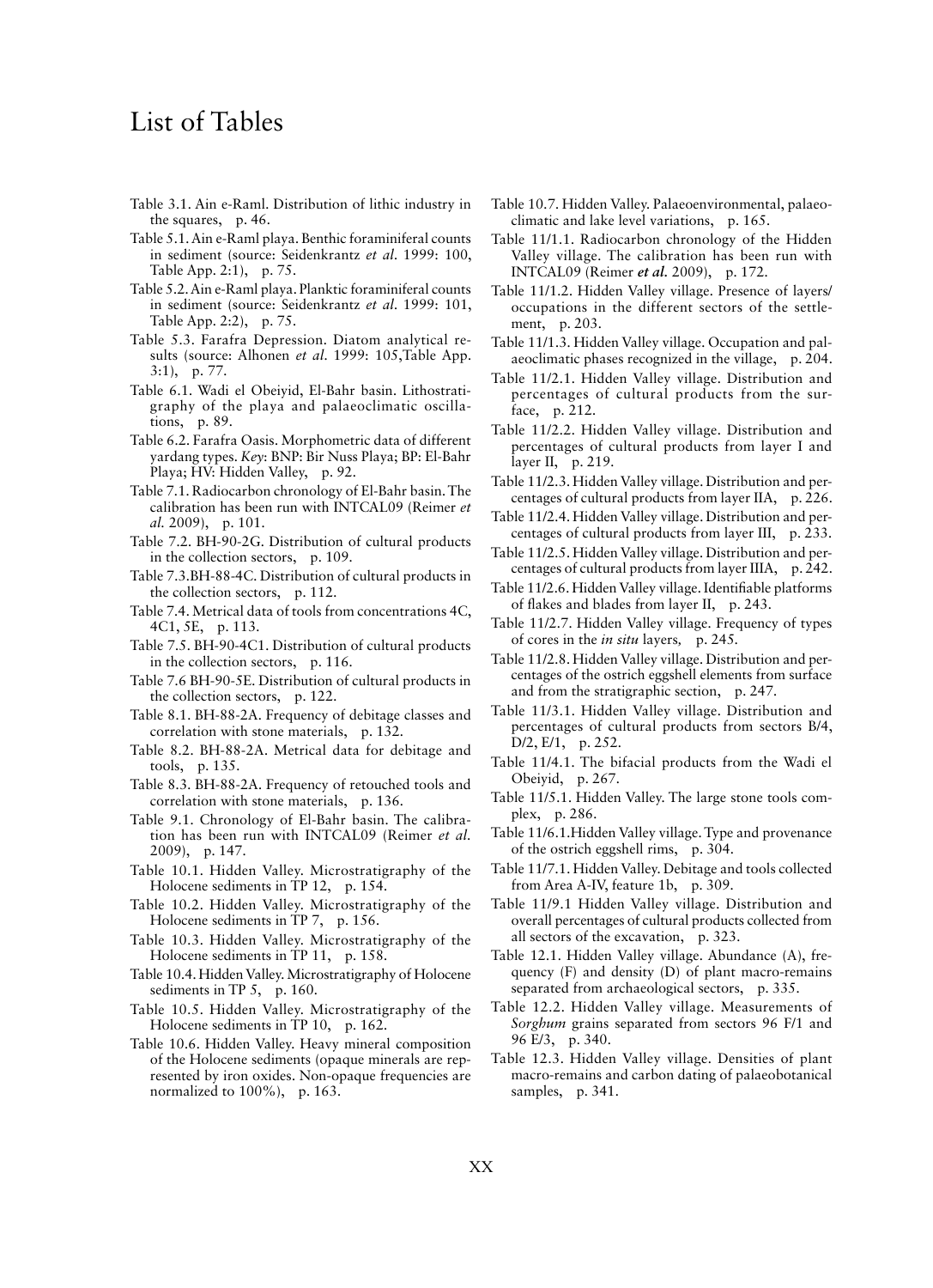- Table 12.4. Hidden Valley village. Phenological aspects (flowering and fruiting seasons) and floristic categories of taxa (after Wickens 1976) identified from the site, p. 343.
- Table 13.1. Hidden Valley village. Layer IIIA. Correlation between plant macro-remains and excavation squares, p. 348.
- Table 13.2. Hidden Valley village. Layer III. Correlation between plant macro-remains and excavation squares, p. 348.
- Table 13.3. Hidden Valley village. Layer IIA. Correlation between plant macro-remains and excavation squares, p. 349.
- Table 13.4. Hidden Valley village. Layer II. Correlation between plant macro-remains and excavation squares, p. 349.
- Table 13.5. Hidden Valley village. Correlation between plant macro-remains and archaeological features, p. 350.
- Table 14.1. Hidden Valley village.Specimen counts of the fauna, p. 369.
- Table 15.1. Wadi el Obeiyid Cave 1. Grain size data of the allogenic cave clastics and the aeolian sand deposited inside the cave, p. 379.
- Table 15.2. Wadi el Obeiyid Cave 1. Percentages of heavy minerals in the allogenic cave clastics and aeolian sand. Opaque minerals: mainly iron oxides; metastable minerals: amphiboles, piroxene and epidotes; metamorphic minerals include staurolite and garnet, p. 379.
- Table 15.3. Wadi el Obeiyid Cave 1. Isotopic Composition and U/Th Disequilibrium Ages of speleothem deposits from the cave, p. 384.
- Table 16.1. Wadi el Obeiyid Cave 1. Radiocarbon dates from the Test Trench. The calibration has been run with INTCAL09 (Reimer *et al*. 2009), p. 387.
- Table 16/AII.1. Wadi el Obeiyid Cave 1. Principal taxa of small mammals (MNI) from the cave, p. 412.
- Table 17.1. Farafra Oasis. Radiocarbon dates associated with excavated archaeological sites, pp. 420-422.
- Table 18.1.Wadi el Obeiyid. Trace and Rare Earth Elements of the studied geological and archaeological samples, p. 437.
- Table 19.1. Farafra Oasis.The analysed archaeological pottery samples, p. 448.
- Table 19.2. Farafra Oasis. 14C AMS results from the Ain e-Raml site. The calibration has been run with CALIB REV5.0.2 (Reimer *et al.* 2004; Stuiver, Reimer 1993), p. 450.
- Table 19.3. Farafra Oasis. Mineralogical composition (by PXRD) of pottery samples, p. 454.
- Table 19.4. Farafra Oasis. Chemical composition (by XRF) of pottery samples, p. 454.
- Table 20.1. Hidden Valley village. Total counting of identified charcoals, p. 460.
- Table 21.1. Radiocarbon chronology of Valley 1 at Sheikh el Obeiyid. The calibration has been run with INTCAL09 (Reimer *et al.* 2009), p. 478.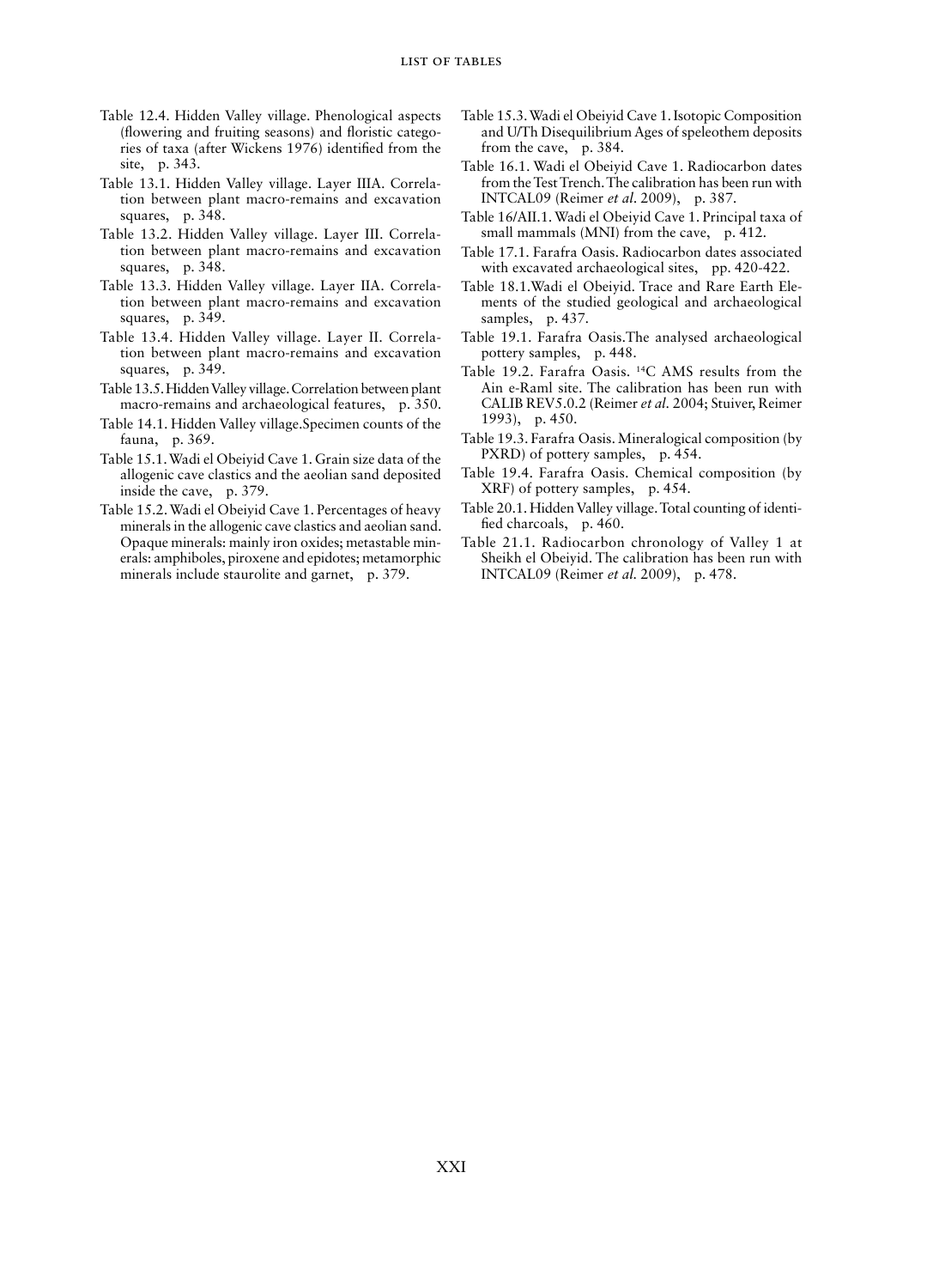## Foreword

This volume presents all the data collected during the cycle of research conducted by the Archaeological Mission in the Farafra Oasis between 1990 and 2005, only in part already published in preliminary form in separate articles. The book offers a comprehensive and complete edition of the data illustrated with an ample selection of images, essential for a full understanding. This monograph has been a long time in the making, due not only to the quantity of information and the number of essays that it contains, but also to the need to ensure the conformity of the documentation from our early years of research. The documents accompanying the text consist of a substantial graphic and photographic repertoire (geographical and geological maps, contour maps, stratigraphic sections, plans and distribution maps of artefacts), photographs of the environment, photomosaics of the main settlement, microphotographs of archaeological artefacts (lithic industry, bone and ostrich eggshell tools). Considerable space has been given to the illustration of the archaeological materials, documented almost exclusively using scale drawings. To these we should add the quantitative tables presenting a complete catalogue of the archaeological, archaeozoological, palaeobotanical and anthracological materials found. We are proud that this amount of documents, allowing for a reconstruction of the prehistoric population profile of the Farafra Oasis and in particular the northwestern sector along the Wadi el Obeiyid, is now available to the scientific community. On this basis, the multidisciplinary essays contained in this volume provide a detailed picture of the peopling of the Farafra Oasis, hitherto one of the least well known within the Western Desert but particularly important during the middle Holocene, the period when climate conditions were most favourable, with later brief humid episodes even in the historic periods.

The results of this long-term research cycle, combined with data from the survey of the whole Wadi el Obeiyid still in progress, allow us to identify changes in the peopling of the oasis and to define various occupation phases. The new chronology for the Wadi el Obeiyid is this volume's main achievement and, as demonstrated in the final chapter, is in complete agreement with the main cultural units of other territories in the Western Desert (fig.21.6). On this chronological basis, the contacts between the latter and the peoples established on the Nile are brought into sharper focus. At Farafra, the first trend towards a prolonged presence in the area dates to the middle Holocene, with sites developing inside playa basins and reaching a considerable size. It is at this time that the economic profile of the oasis takes shape, with the first arrival of caprines to broaden the spectrum of resources exploited, hitherto aimed mainly at the management of spontaneous grasses and the consumption of game animals. The use of plants may have shaped the social structure, pushing human groups towards a more stable form of life and contributing to the development of increasing complexity. Contacts over greater distances, through which cultural features may have been transferred from the oasis to the societies of the Nile, date from the

Wadi el Obeiyid B phase (from 5800 cal. BC) onwards. From this point onwards, people moved over greater distances, establishing contacts with the Nile Valley and with depressions further north such as Siwa and Fayum. The occurrence of raw materials that were not locally available, alongside pottery inspired by models from the Nile, suggests a highly mobile pattern, including frequent contacts with the Nile Valley and beyond.

This type of enterprise can be successful only with the support of research Institutions. We wish to acknowledge the friendship, trust and support received from the Supreme Council of Egyptian Antiquities – now the Ministry of Antiquities under the Minister Mamdouh M. El-Damaty – and to thank the General Secretaries who have succeeded one another over the long period of research documented in this volume. Also fundamental was the support and financial backing of the Sapienza University of Rome with the Dipartimento di Scienze delle Antichità and the Facoltà di Scienze Umanistiche (now the Facoltà di Lettere e Filosofia), under the aegis of which our research project was carried out. In particular, we thank the staff of the Departmental Administrative Office and especially the Secretaries for their enormous contribution to the successful outcome of our archaeological missions and their administrative support.

No less valuable and concrete was the support received from major Italian Institutions. The Direzione Generale per la Promozione del Sistema Paese at the Ministry of Foreign Affairs, and the Ministry of Universities and Research, accompanied in the early years by grants from the National Research Council, provided annual funding that allowed us to plan and develop our work over the long term, thus ensuring its good progress. From the outset we have enjoyed unconditional support from Italy's diplomatic Institutions in Egypt. We recall with gratitude the attention devoted to our Mission in the Farafra Oasis by the Italian Embassy under the leadership of Ambassadors Francesco Aloisi de Larderel, Antonio Badini and Claudio Pacifico. No less important was the assistance of the Italian Cultural Institute; a special mention goes to the generous help and friendship of the late Carla Burri. Finally, we thank the Archaeological Centre, which after its reopening and under the guidance first of Maria Casini, and later of Rosanna Pirelli, played an essential role in ensuring the presence of Italian Missions in Egypt and was a precious resource for relations with the Supreme Council of Antiquities and the Ministry of Antiquities.

We will always remember the support received from the inhabitants of the Farafra and Bahariya Oases who welcomed us warmly and participated directly in our fieldwork. The construction in recent years of a small Visitor Centre in the Qasr Farafra, with the assistance of the Italian mission, will allow the local population, especially schoolchildren, to understand the oasis' important position in Egypt's cultural development and its rich environmental and cultural heritage. We hope that in the future at least a small part of the collections from the Italian excavations, currently in storage at the Antiquities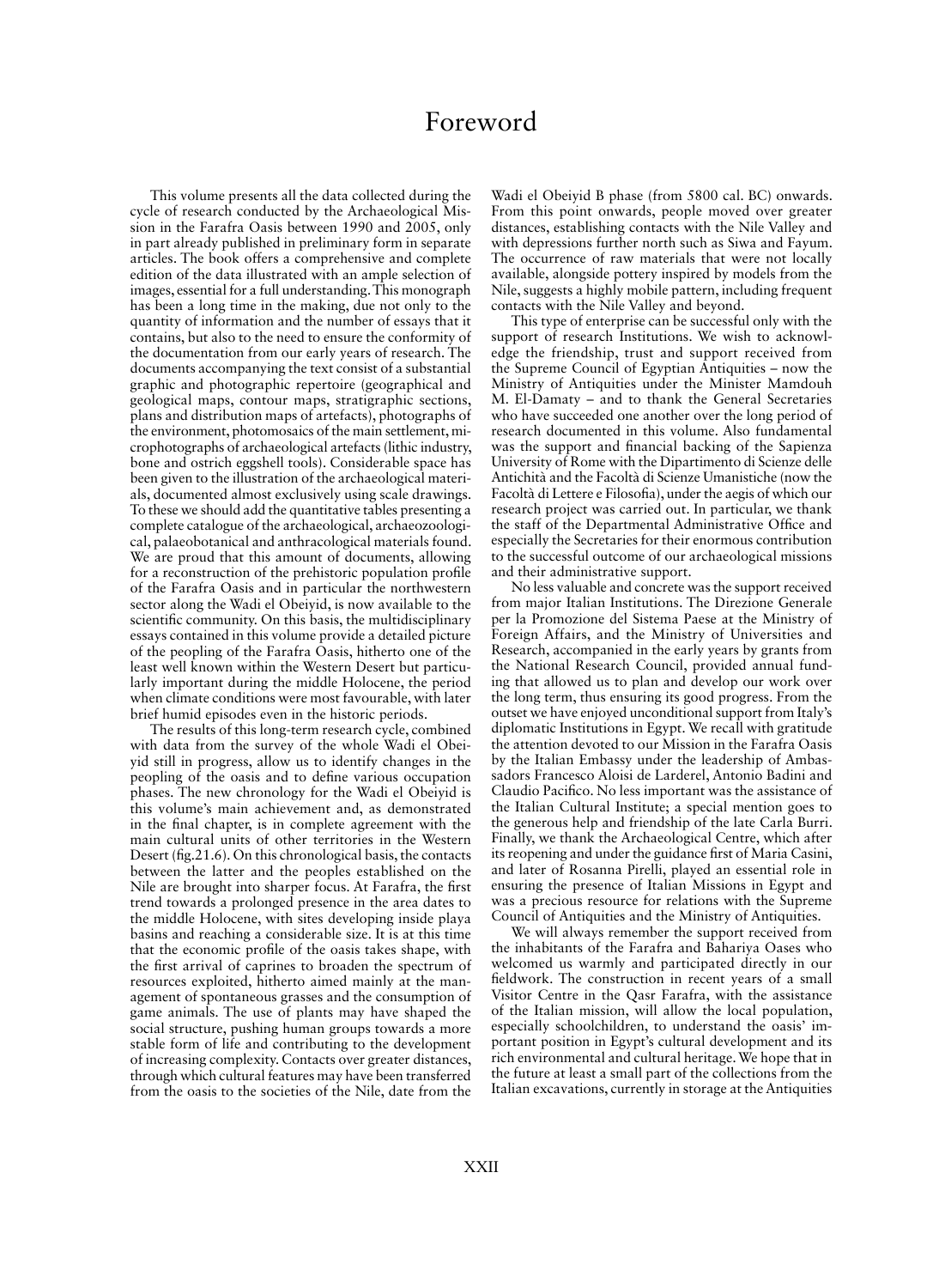Storehouse in Dakhla, will be displayed in their original home, inside the Visitor Centre.

In the Farafra Oasis, we have always been able to rely on Abdurabbo Abdel Nour and his family during our fieldwork for both practical assistance and affectionate hospitality, as they welcomed us to their home every year and hosted the equipment for our camp. In Cairo, Mohamed and Ahmed Serwy and their families also helped us in the difficult and laborious process of logistical organization of the missions, in which they have always assisted us with great competence and sincere friendship.

Valuable assistance in Egypt was provided by the International Oil Egyptian Company, Egypt Branch (IOEC) which during the entire research project described here supplied safe transportation vehicles for our travel from Cairo and within the study area for members of our Mission. We wish to thank the Directors who have succeeded each other over all these years and the managers of the Transportation Department, Sharaf Mohamed Sami and Tarek Maarek for their help and collaboration.

Finally, the volume editors wish to express their gratitude to all those whose participation and contribution made our work possible: above all the members of the scientific team, many of whom also took an active part in our fieldwork and shared its hardships; the representatives in the field of the Supreme Council of Antiquities, now Ministry of Antiquities, who will be acknowledged individually in the volume but of whom we wish here to mention Meher Bashendi and Sayed Yamani, who followed our research from the outset; the students from the Sapienza University of Rome who worked with us in the field; the workmen, guides and drivers.

Our awareness of the importance of the archaeological complex brought to light in the Farafra Oasis and, at the same time, of its fragility, due to its exposure to both the deterioration of the physical environment and uncontrolled human activities makes us fear for its conservation. We ask that the area of the *White Desert National Park,*  recently established under the aegis of the Egyptian-Italian Environmental Cooperation (EIECP), be extended to cover all sites of archaeological interest along the Wadi el Obeiyid. We hope that this book, with its complete documentation of the precious nature of the Farafra Oasis landscape and its archaeological heritage may help to promote more effective policies for its safeguard.

*B.E.B. G.L.*



The members of the Italian Archaeological Mission in the Farafra Oasis – Year 2006.